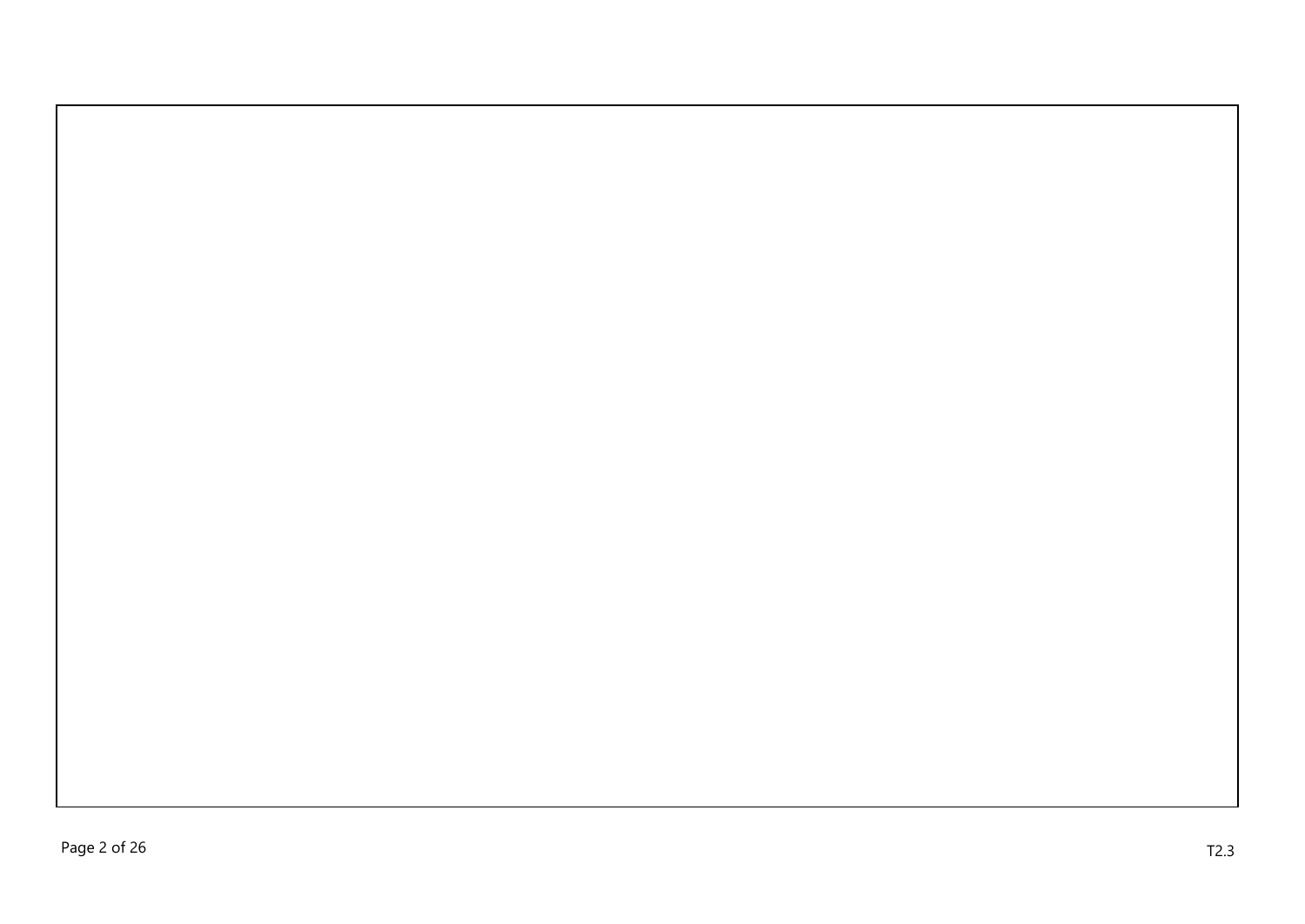| #              | Island | House Name      | Name                   | Sex       | National ID | ، ه ، مرگ                  | ىئرىتر                                                                                                                                                                                                                          |
|----------------|--------|-----------------|------------------------|-----------|-------------|----------------------------|---------------------------------------------------------------------------------------------------------------------------------------------------------------------------------------------------------------------------------|
| Male'          |        |                 |                        |           |             |                            |                                                                                                                                                                                                                                 |
| $\vert$ 1      | Male'  | H. Aagulshan    | Ismail Rameez          | M         | A026990     | ر. گەرمى ئەشكەنلەر         | رېشۇرې ئرې                                                                                                                                                                                                                      |
| $ 2\rangle$    | Male'  | H. Aagulshan    | Mohamed Sayyah         | M         | A050355     | ر. گەرمۇشەھ                | ورەرو رەپرو<br>ورمەدىر سەمەرز                                                                                                                                                                                                   |
| <sub>3</sub>   | Male'  | H. Aagulshan    | Ahmed Fayaz            | M         | A058972     | ر. گەرمى ئەشكەنلەر         | رەرد زېژے                                                                                                                                                                                                                       |
| $\overline{4}$ | Male'  | H. Afsantheen   | Abdul Razzaq           | M         | A027332     | ر. ئەبۇسەھرىقە             |                                                                                                                                                                                                                                 |
| $\overline{5}$ | Male'  | H. Afsantheen   | Thuvaa Ahmed Shageef   | F         | A329182     | ر. ئەبۇسەمىي ش             | وه بروبر و شری                                                                                                                                                                                                                  |
| $\overline{6}$ | Male'  | H. Afsantheen   | Reea Mohamed Arif      | F         | A338788     | ر. ئەزىسەمبۇمىر            | در در در در د                                                                                                                                                                                                                   |
| 7              | Male'  | H. Alcove       | Ali Akhmeem            | ${\sf M}$ | A036714     | ر ەپرە<br>ر. مەنزىرى       | ړې پروېږ                                                                                                                                                                                                                        |
| 8              | Male'  | H. Alcove       | Aminath Rasheeda       | F         | A037715     | ر ەيدە<br>ر. مەممى         | أأدو مكوم المتكر المحمد                                                                                                                                                                                                         |
| 9              | Male'  | H. Alcove       | Aishath Akhmeema       | F         | A042255     | ر مروسره<br>ر· مرکونو      | و المستوفر المراكب و المحمد المستور                                                                                                                                                                                             |
| 10             | Male'  | H. Alcove       | Abdulla Akhmeem Jameel | ${\sf M}$ | A049563     | ر بروبره<br>ر· بروبرو      | مَصْعَدَاللَّهُ مَنْ حِرِّ مَحِرِ مِنْ                                                                                                                                                                                          |
| 11             | Male'  | H. Alcove       | Ahmed Jameel           | ${\sf M}$ | A059217     | ر ەپرە<br>ر. مەنزىرى       | ג פי ב ב ב ב ב                                                                                                                                                                                                                  |
| 12             | Male'  | H. Alcove       | Ibrahim Akhmeem        | M         | A071047     | ر بروبره<br>ر· بروبرو      | رە ئەر ئەرەر                                                                                                                                                                                                                    |
| 13             | Male'  | H. Alcove       | Aminath Thooha Adley   | F         | A124354     | ر ەرەپرە<br>ر. مەنزىرى     | أو برو دونو بره به                                                                                                                                                                                                              |
| 14             | Male'  | H. Alshaa Villa | Abdul Hameed           | ${\sf M}$ | A038504     | ر. ئەقرىقە بوق             | ره وه ر در<br>مگاه ترڅه د تر                                                                                                                                                                                                    |
| 15             | Male'  | H. Alshaa Villa | Aishath Maisha Hameed  | F         | A342236     | ر. كەنۇشگە بوگە            | مەم شەھ كەر شەك بەي قر                                                                                                                                                                                                          |
| 16             | Male'  | H. Avidheyge    | Ahmed Shafeeu          | M         | A010618     | ر به تروین                 | رەرو خۇر                                                                                                                                                                                                                        |
| 17             | Male'  | H. Avidheyge    | Ahmed Infas Shafeeu    | M         | A034456     | ر . مرَّوِيْرَى            | ړه د ته رسرتی شرو په                                                                                                                                                                                                            |
| 18             | Male'  | H. Avidheyge    | Mohamed Isnin Shafeeu  | M         | A034457     | ر . مرَّوِقْرَى            | ورەرو رىشپرىگر خۇرچ                                                                                                                                                                                                             |
| 19             | Male'  | H. Avidheyge    | Abdullah Shafeeu       | M         | A034458     | ر په کموترو                | <i>مەھ</i> قراللە خىر <i>وم</i>                                                                                                                                                                                                 |
| 20             | Male'  | H. Avidheyge    | Mariyam Suziya         | F         | A039740     | ر . مرَّوِيْرِی            | دەرە ئەر                                                                                                                                                                                                                        |
| 21             | Male'  | H. Avidheyge    | Hasna Ikrima Shafeeu   | F         | A059660     | ر پروتری                   | ى ھەنگە مەلا بىرگە ھەر كە                                                                                                                                                                                                       |
| 22             | Male'  | H. Avidheyge    | Aishath Shamha Shafeeu | F         | A072014     | ر به کمرونده<br>ر به کمرون | و المراد و المراد و المراد و المراد و المراد و المراد و المراد و المراد و المراد و المراد و المراد و المراد و<br>المراد و المراد و المراد و المراد و المراد و المراد و المراد و المراد و المراد و المراد و المراد و المراد و ال |
| 23             | Male'  | H. Avidheyge    | Ibrahim Iman Shafeeu   | M         | A105785     | ر . مرَّوِ تَرَى           | رەپرىدە بېۋىر خزړة                                                                                                                                                                                                              |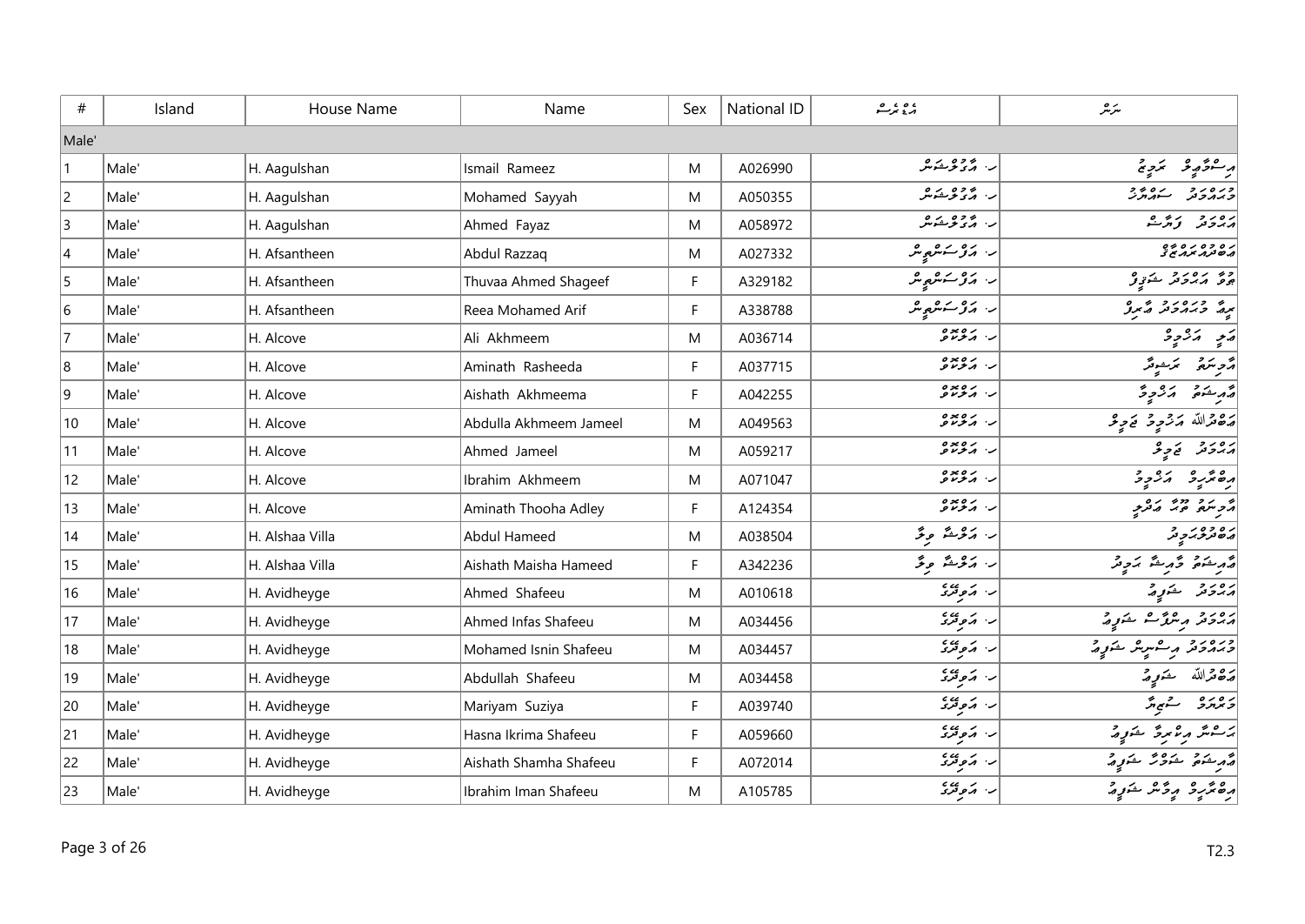| 24 | Male' | H. Avidheyge | Liya Izzath Shafeeu      | F         | A105786 | ر· مرَّحوِتْرَى<br>ر· مرَّح               | ديژ مرمځ ځوړه                                 |
|----|-------|--------------|--------------------------|-----------|---------|-------------------------------------------|-----------------------------------------------|
| 25 | Male' | H. Avidheyge | Izmeen Iyad Shafeeu      | ${\sf M}$ | A105787 | ر . مرّه ۵۵<br>ر . مرّه قری               | أرجمي شر مرتزند المسكورة                      |
| 26 | Male' | H. Avidheyge | Fathmath Maeesha Shafeeu | F         | A146501 | ر٠ دکم وتوری<br>ر                         | وتجارح وياسم المنور                           |
| 27 | Male' | H. Avidheyge | Aminath Simatha Shafeeu  | F         | A146502 | ر· پرَوِتْرُد                             | أأوسم سوقهم كور                               |
| 28 | Male' | H. Avidheyge | Maisoon Saja Rushdulla   | F         | A150008 | ر· مرَّحوقری<br>ر· مرکوفری                | ى مەدەم كەنجە مەشەرگەللە                      |
| 29 | Male' | H. Avidheyge | Mohamed Maeesh Shafeeu   | M         | A166862 | ر . مرّه ۵۵<br>ر . مرّه قری               | ورەر دېر چې خړې                               |
| 30 | Male' | H. Blue Loon | Mohamed Abdul Ghafoor    | ${\sf M}$ | A001964 | ه دوووه<br>ر۰ گ <i>ه <del>و و</del> س</i> | כנסנכ נסכסנכב<br>כגמכנ מסנגמציג               |
| 31 | Male' | H. Blue Loon | Ali Abdulla Saeed        | M         | A028124 | ه دوووه<br>ر۰ گ <i>امو</i> مبر            | أُمَّحٍ مَدْهُ مَّدَاللَّهُ حَمَّدٍ مَّدَّ    |
| 32 | Male' | H. Blue Loon | Fathimath Shahula        | F         | A032517 | ه دودوه<br>ر۰ گامومتر                     | و محمد المستوريخ                              |
| 33 | Male' | H. Blue Loon | Mohamed Shaheel          | M         | A033572 | ه دودوه<br>ر۰ گامومتر                     | ورەرو شەرو                                    |
| 34 | Male' | H. Blue Loon | Aishath Waheedha Ali     | F         | A033573 | ه دددو ه<br><i>ه م</i> رمر س              | مەر خىم كەيگە مەر                             |
| 35 | Male' | H. Blue Loon | Nashfa Saeed             | F         | A050054 | ه دودوه<br>ر۰ گامومتر                     | س شور محمد بر در در این می باشد.<br>استر شورش |
| 36 | Male' | H. Blue Loon | Aishath Joory            | F         | A059977 | ه دودوه<br>ر۰ گ <i>ه مو</i> موس           | پ <sup>و</sup> مرشتمو<br>م<br>ود<br>فع مجر    |
| 37 | Male' | H. Blue Loon | Aishath Zeena            | F         | A065341 | ه دودوه<br>ر۰ گامومتر                     | قەرشۇق يېتىگە                                 |
| 38 | Male' | H. Blue Loon | Ahmed Shamoon            | M         | A075603 | ه دودوه<br>پ <i>ه ن پو</i> مبر            | شە ە دو ە<br>برەر د                           |
| 39 | Male' | H. Blue Loon | Ali Naif                 | ${\sf M}$ | A076984 | ە دەدە ە<br>رەسى ھەر بىر                  | أەسم متمرقر                                   |
| 40 | Male' | H. Blue Loon | Sana Abdul Sattar        | ${\sf M}$ | A078167 | ه دودوه<br>ر۰ گ <i>ه مو</i> موس           | ر په ده ده ره په د<br>سرش مه همدر سهم پر      |
| 41 | Male' | H. Blue Loon | Mariyam Nisha            | F         | A111038 | ه دودوه<br>ر۰ گامومتر                     | ر ه ر ه<br><del>ر</del> بربر ژ<br>سرڪ         |
| 42 | Male' | H. Blue Loon | Mariyam Suneetha         | F         | A114000 | ه دودوه<br>ر۰ گامومتر                     | ر ه ر ه<br><del>د</del> بربر د<br>سەسرە       |
| 43 | Male' | H. Blue Loon | Fathimath Shimla         | F         | A114514 | ه دودوه<br>ر۰ گامونوس                     | ۇ بوز م<br>شەۋگە                              |
| 44 | Male' | H. Blue Loon | Aminath Inasha           | F         | A123686 | ە دەدە ە<br>ر. ھىرىپ                      | أزويته ريترية                                 |
| 45 | Male' | H. Blue Loon | Ahmed Nazeel             | M         | A125870 | ه دوووه<br>ر۰ گ <i>ه <del>و و</del> س</i> | دور د سری                                     |
| 46 | Male' | H. Blue Loon | Aminath Lubna            | F         | A126391 | ه دودوه<br>ر۰ گ <i>ام</i> ونوس            | أأزديتهم فرهتر                                |
| 47 | Male' | H. Blue Loon | Ahmed Shah               | M         | A132096 | ه دودوه<br>ر۰ گامومتر                     | رەر ئەر                                       |
| 48 | Male' | H. Blue Loon | Shafa Hassan             | F         | A140746 | ە دەدە ە<br>رەسى ھەر بىر                  | ىش <i>ۇ باشكى</i> ر                           |
| 49 | Male' | H. Blue Loon | Shahuma Hassan           | F         | A149785 | ه دودوه<br>ر۰ گ <i>ه مو</i> موس           | شەرق بەسەس                                    |
|    |       |              |                          |           |         |                                           |                                               |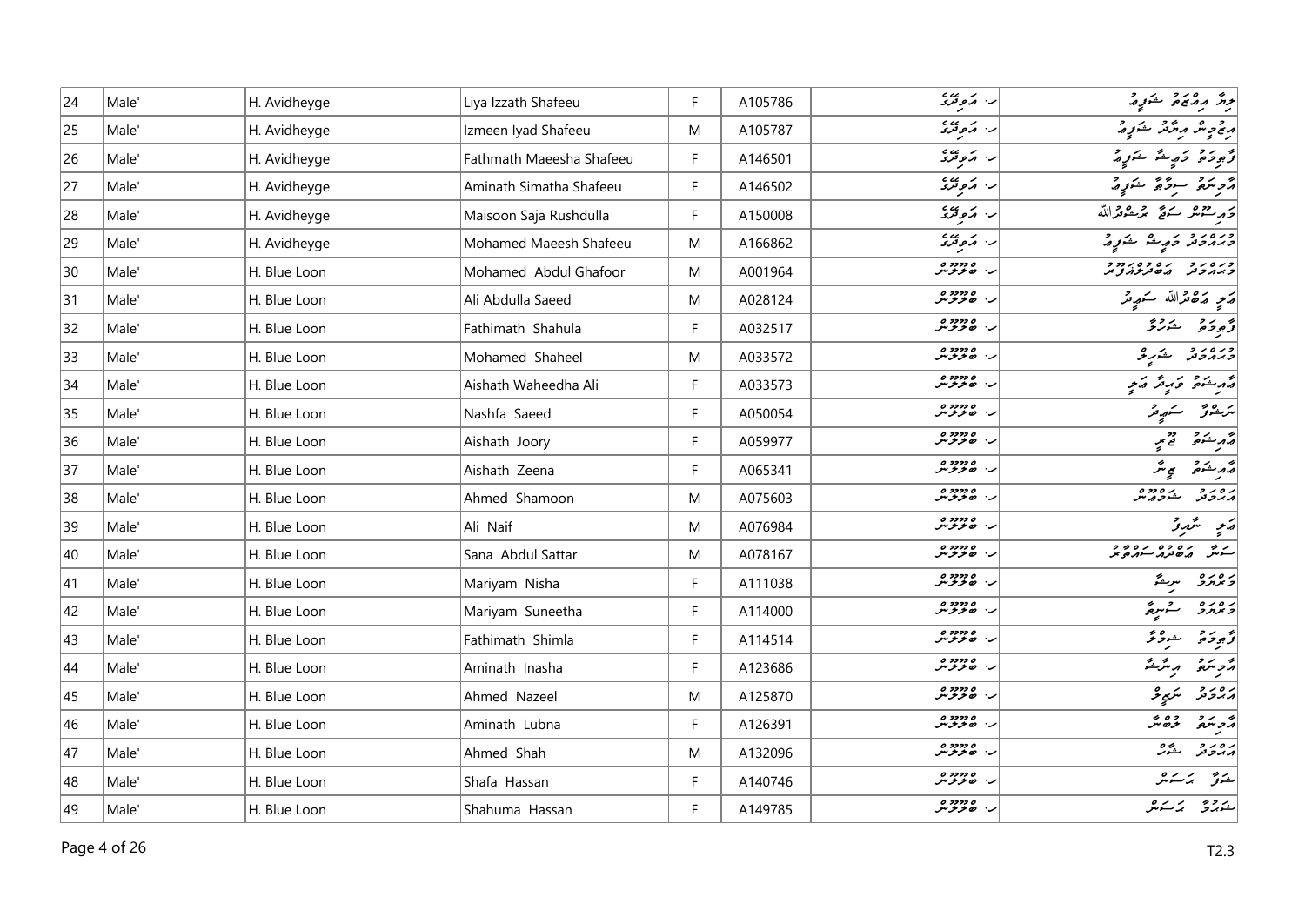| 50 | Male' | H. Blue Loon    | Jameela Ali           | F           | A154471 | ه دودوه<br>ر۰ گامومتر               | تحاويخن الكامج                                          |
|----|-------|-----------------|-----------------------|-------------|---------|-------------------------------------|---------------------------------------------------------|
|    | Male' | H. Blue Loon    |                       |             | A160904 | ه دودوه<br>ر۰ گ <i>ه مو</i> موس     | ره ره دي                                                |
| 51 |       |                 | Mariyam Shuha         | F           |         |                                     |                                                         |
| 52 | Male' | H. Blue Loon    | Aminath Shazla        | F           | A166816 | ه دودوه<br>ر۰ گ <i>ه مو</i> موس     | أثرجر سنتمر                                             |
| 53 | Male' | H. Blue Loon    | Hawwa Hassan          | F           | A166829 | ه دودوه<br>ر۰ گامومتر               | پروژ برستمبر                                            |
| 54 | Male' | H. Blue Loon    | Ali Hassaan           | M           | A167183 | ه دودوه<br>ر۰ م <i>ونو</i> س        |                                                         |
| 55 | Male' | H. Blue Loon    | Mohamed Jaushan       | ${\sf M}$   | A338212 | ه دودوه<br>ر۰ م <i>ونو</i> س        | ورەرو روپىر                                             |
| 56 | Male' | H. Blue Loon    | Fathimath Laisha      | F           | A368191 | ه دوووه<br>ر۰ گ <i>ه مو</i> موس     | أزَّوِدَةً وَرِحَةً                                     |
| 57 | Male' | H. Cool Cool    | Ismail Rasheed        | M           | A009831 | د ده دده<br>ر۰ مومو                 | أبر سرى تحريد تر تر شورتر                               |
| 58 | Male' | H. Cool Cool    | Mariyam Rayya Ismail  | $\mathsf F$ | A085604 | ر. دوه دوه<br>ر. ما و ما و          | במתכ מגות תשיכתי                                        |
| 59 | Male' | H. Dawn Dew     | Shakeela Ibrahim      | $\mathsf F$ | A001141 | ر، ۽ مٿرو                           | شَرْرِ قَدْ مِرْهُ مَرْرِدْ                             |
| 60 | Male' | H. Dawn Dew     | Aishath Shidhna       | F           | A043179 | بالمعجموظ                           | ر<br>دگرم شکوه کشوهرسگر                                 |
| 61 | Male' | H. Dawn Dew     | Mizna Mahmood         | F           | A048208 | به عقيده                            |                                                         |
| 62 | Male' | H. Dawn Dew     | Sadh Mahmoodh         | M           | A051600 | بالمعجفوظ                           | ر ده دره دره در د<br>سگهل از کاربرو تو                  |
| 63 | Male' | H. Dawn Dew     | Shadheeh Mahamood     | ${\sf M}$   | A051616 | ر، ۽ مٿرو                           | شَرَور به دورو                                          |
| 64 | Male' | H. Dawn Dew     | Masha Mahmood         | F           | A122290 | ر، ۽ ش <sub>ع</sub> و               | د شه د د د د                                            |
| 65 | Male' | H. Dhaahadhaage | Mohamed Ismath        | ${\sf M}$   | A024611 | ر به عربه <i>ی</i><br>ر گرگوری      | ورەرو بەسوھ                                             |
| 66 | Male' | H. Dhaahadhaage | Aminath Usha Shareef  | F           | A059632 | ر به مربر بر بر<br>ر ·     قرر توری | أأرد بنرو أوسق سوبرو                                    |
| 67 | Male' | H. Dhaahadhaaqe | Hassan Izzath Shareef | M           | A059633 | ر به مربر بر بر<br>ر ·     قرر توری | ير سەش مەم بىچ مۇسىر ئىستىر                             |
| 68 | Male' | H. Dhaahadhaaqe | Ibrahim Shareef       | M           | A059634 | ر به برن به بر<br>ر ·   ترکری       | أرەنزىر ئىنجو                                           |
| 69 | Male' | H. Dhaahadhaage | Fathimath Umar        | F           | A059635 | ر به عربه <i>ب</i><br>ر ·   ترکری   | و د در در                                               |
| 70 | Male' | H. Dhaahadhaage | Aishath Ela Ismath    | $\mathsf F$ | A157438 | ر به بربر به بر<br>ر ·   ترکری      | ړ ر شکنې د پرې د سر د د د                               |
| 71 | Male' | H. Dhaahadhaaqe | Hussain Azmy Shareef  | M           | A295080 | ر به عربه <i>ی</i><br>ر کرگروی      | چستمرینز ړیشنې ختمېږ                                    |
| 72 | Male' | H. Dhaahadhaage | Ahmed Aroom           | ${\sf M}$   | A342027 | ر به در بر بر<br>ر ۰ قررتوری        | גם ג כרס<br>הגבה היבב                                   |
| 73 | Male' | H. Dhaahadhaage | Mohamed Akram         | ${\sf M}$   | A350740 | ر به بربر به بر<br>ر ·   ترکری      | و ره ر و<br><i>و پر</i> پر تر<br>ەر ئەيرى               |
| 74 | Male' | H. Dhabumage    | Mohamed Nasih         | ${\sf M}$   | A027266 | ر و ه و.<br>ر· ترخ و ی              | و ره ر و<br><i>و پر</i> پر <del>و</del> تر<br>ىئرىبىدىر |
| 75 | Male' | H. Dhanbufiya   | Ahmed Fazal           | M           | A009844 | ر، ترسھوبر                          | رەر دىپى                                                |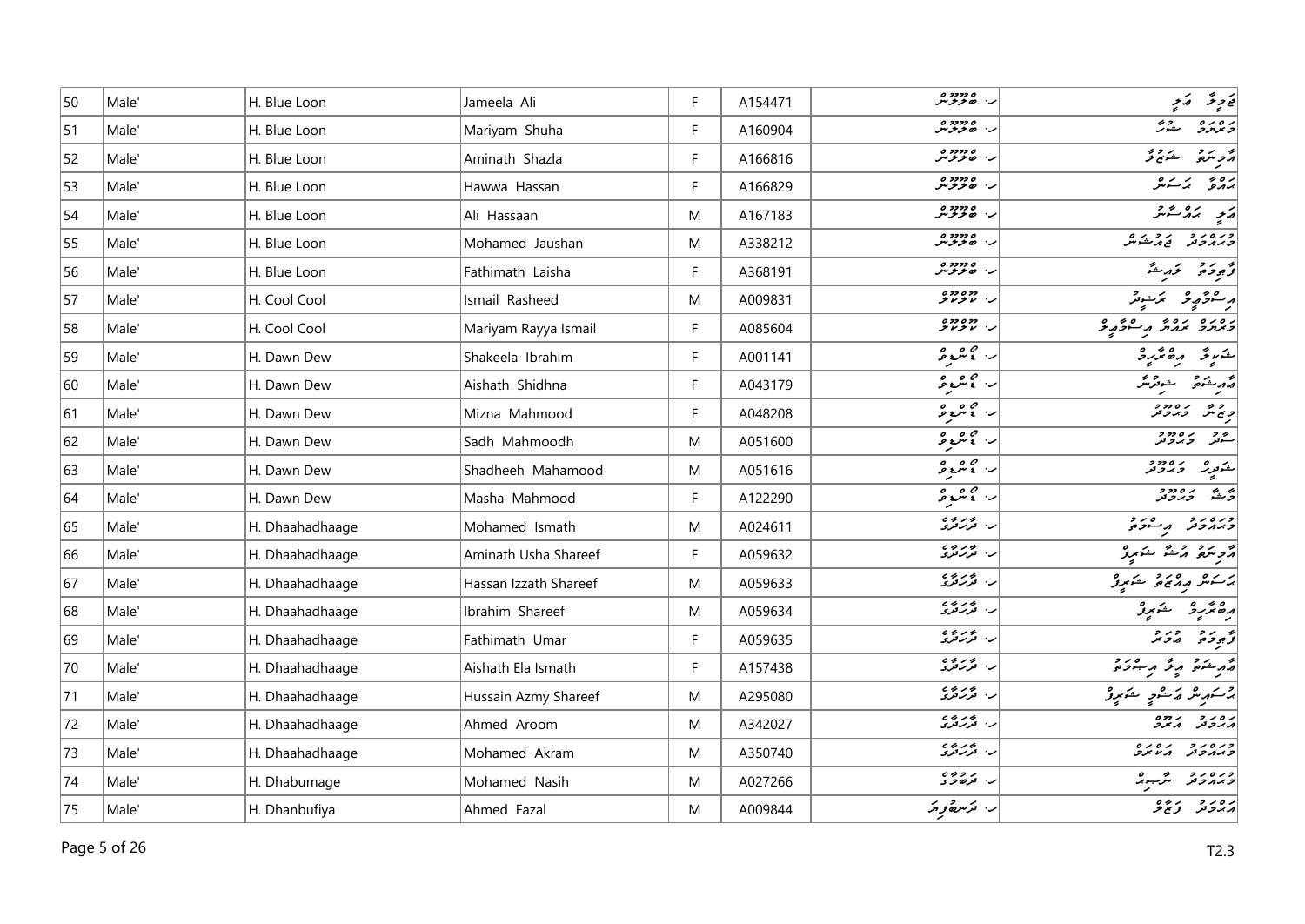| 76  | Male' | H. Dhanbumaage aage | Haseena Mohamed Kaleyfaanu | F         | A032533 | ر. ترس و د ۲۵۵۰<br>ر. ترس ه تر ۲۵۲۶                 | ر سوسی دره روری دو.<br>بر سوسی دربرد تربر توتر س                                                                       |
|-----|-------|---------------------|----------------------------|-----------|---------|-----------------------------------------------------|------------------------------------------------------------------------------------------------------------------------|
| 77  | Male' | H. Dhanbumaage aage | Hamida Mohamed             | F         | A094875 | ر. ترسره و د و د و<br>ر. ترسره و د د و              | گرونگر وبره د و                                                                                                        |
| 78  | Male' | H. Dhanbumaage aage | Ali Hameed                 | M         | A154609 | ر. ترسره د د پ<br>ر. ترس ه تر پر پ                  | ړَی پروپر                                                                                                              |
| 79  | Male' | H. Dhanbumaage aage | Monique Hameed             | F         | A154740 | ر وسره ده ده<br>ر ترس ه د د د                       | بي پر پر برگرد محمد استفاده می برد.<br>محمد برابر محمد استفاده محمد استفاده می برد.<br>محمد برابر محمد استفاده می برد. |
| 80  | Male' | H. Dhanbumaage aage | Leona Hameed               | F         | A154741 | ر و ده ده ده<br>ر ترس و در در                       | جەنگە ئەچە                                                                                                             |
| 81  | Male' | H. Eight Roses      | Yusra Mohamed Muhsin       | F         | A156313 | ر. ئەمۋېرىكىت                                       | כ ס זי כנסני כי כי היות<br>תוכנו כמוכנו כי היות                                                                        |
| 82  | Male' | H. Eight Roses      | Yumna Mohamed Muhsin       | F         | A156314 | ر. مرموع شرعت                                       | כם זי כנסגר כרכ<br>תכית כממכת כמיית                                                                                    |
| 83  | Male' | H. Eight Roses      | Yooha Mohamed Muhsin       | F         | A156315 | ر. كەرەپچە ئەسەب                                    | מש כנסנפ כב<br>תל כגובת כגבית                                                                                          |
| 84  | Male' | H. Extra Heaven     | Suduna Abdul Rasheed       | F         | A022686 |                                                     | د و د کار ده وه د سوتر<br>سنترس د کاه ترور مرشوتر                                                                      |
| 85  | Male' | H. Extra Heaven     | Sahamath Abdul Rasheed     | F         | A022707 | ، کا دوه پر عدد ه                                   | ر در در ده ده در در در<br>سنروه در محمد در شوتر                                                                        |
| 86  | Male' | H. Extra Heaven     | Reesham Abdul Rasheed      | F         | A052163 | ر می وه په موره                                     | مورشو ده وه د و<br>موشوف ایره تورو بوشوتر                                                                              |
| 87  | Male' | H. Extra Heaven     | Abdulla Rasheed            | M         | A063902 | ر. وه وه و و دره                                    | مَدْ مَدَّاللَّهُ مَرَسْوِمْر                                                                                          |
| 88  | Male' | H. Extra Heaven     | Khadheeja Hassan           | F         | A064415 | ، دراسوم ماره                                       | زَمِرِةٌ   بَرَسَرْسٌ                                                                                                  |
| 89  | Male' | H. Extra Heaven     | Alma Abdul Rashyd          | F         | A078763 | ، ماه ۱۵۵ میلاده<br>را ماه سو <mark>ج</mark> برگرمل | ره و ده ده در در<br>مرکز مان مرد برخونر                                                                                |
| 90  | Male' | H. Extra Heaven     | Eemaan Abdul Rasheed       | F         | A102921 | ر ماه ۱۵۵۵ میلاده                                   | أرقر شاه ده بالمستوفر                                                                                                  |
| 91  | Male' | H. Fair Rules       | Mohamed Faisal             | M         | A001283 | ر. پېړېږ چې                                         | ورەرو تەرىبى                                                                                                           |
| 92  | Male' | H. Fair Rules       | Ahmed Adhly                | M         | A001285 | ر. ۇ ئەبرىروگ                                       | پروتر پروپو                                                                                                            |
| 93  | Male' | H. Fair Rules       | Aishath Abeera             | F         | A001286 | ر. ۇ ئەبرىروگ                                       | ړه خو ده د                                                                                                             |
| 94  | Male' | H. Fair Rules       | Aminath Rasheeda           | F         | A001287 | ر، زەئىرىروم                                        | أأرجاح أترشوش                                                                                                          |
| 95  | Male' | H. Fair Rules       | Abdul Raheem Abdul Rahman  | M         | A001288 | ر. ۇ ئەبرىر ۋە                                      | נס כסנים נס כסנס בם                                                                                                    |
| 96  | Male' | H. Fair Rules       | Fathimath Rashfa           | F         | A037701 | ر، زەئىرىروم                                        | و محمد المستحركة المستحركة                                                                                             |
| 97  | Male' | H. Fair Rules       | Mariyam Siyadha            | F         | A094276 | ر. پېړېږ چې                                         | د ۱۵ د ۱۹۴۰<br>  د بربر د سوسرتر                                                                                       |
| 98  | Male' | H. Fair Rules       | Hawwa Lahfa                | F         | A131822 | ر. ۇ ئەبرىروگ                                       | رە ئەرەپ                                                                                                               |
| 99  | Male' | H. Flash            | AMINATH SHAMLY AHMED       | F         | A065853 | ر. وی د                                             | أأروبتهم الشوفر أيروفر                                                                                                 |
| 100 | Male' | H. Flash            | Mohamed Nizam Ahmed        | M         | A079953 | ر. وی د                                             | ورەر د سرچە رەر د<br>دېرمردىر سرچى مەدونر                                                                              |
| 101 | Male' | H. Flash            | Hussain Ihfal Ahmed        | ${\sf M}$ | A082073 | ر. وی پی                                            | پر شهر شهر مرد در مدر در د                                                                                             |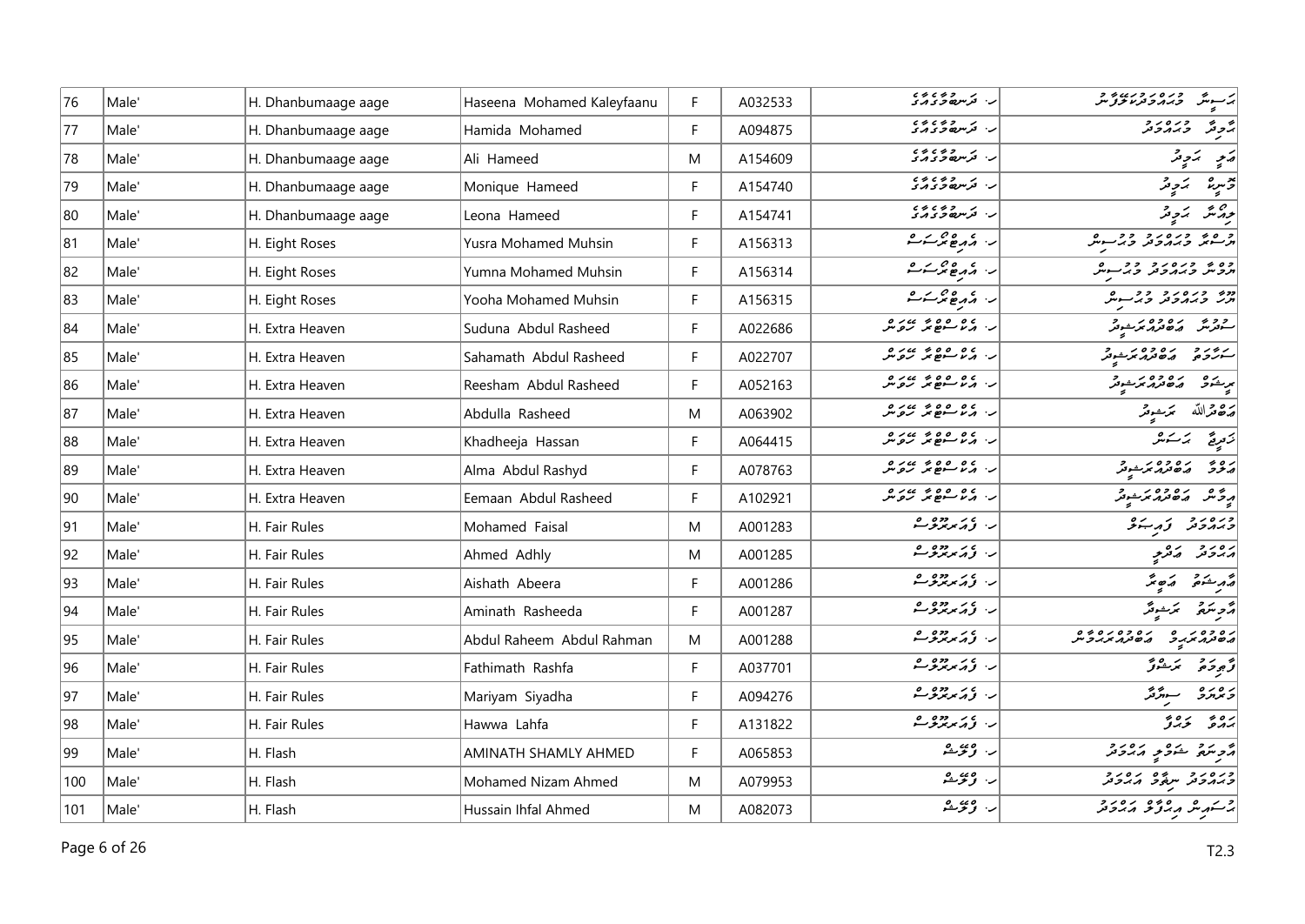| 102 | Male' | H. Flash               | Mariyam Maeesha Ahmed         | F  | A082074 | ر. وی د                                         | وبرارو ويسط كالادو                         |
|-----|-------|------------------------|-------------------------------|----|---------|-------------------------------------------------|--------------------------------------------|
| 103 | Male' | H. Flash               | Hassan Shahfal Ahmed          | M  | A082075 | ر. وی د                                         | يەسەھ ھەرۋى بەلەر ئ                        |
| 104 | Male' | H. Flash               | Ibrahim Rishan Ahmed          | M  | A124434 | ر. وی د                                         | مەھرىرى برىشىر مەددىر                      |
| 105 | Male' | H. Gulalaamaage        | Moomina Rasheeda              | F  | A032807 | ر وه روبور<br>ر ک <b>وپرنژ</b> وی               | وأروش الكرجوش                              |
| 106 | Male' | H. Gulalaamaage        | Hussain Haleem                | M  | A060431 | ر وه روره<br>ر ک <b>وپرنژ</b> وی                | يز ڪري ڪري ج                               |
| 107 | Male' | H. Hahifaa             | Abida Rasheed                 | F  | A037709 | ر، زروٌ                                         | مُّ صِمَّ مَمْشِيْتُر                      |
| 108 | Male' | H. Hahifaa             | Mohamed Hassaan Naseem        | M  | A049562 | ر. ژروٌ                                         | ورەرو رە مەھ س سى                          |
| 109 | Male' | H. Hahifaa             | Ibrahim Hissaan Nasym         | M  | A070417 | ر، زروٌ                                         | رە <i>غرى</i> رۇ بەرگەش <sub>مەكسو</sub> ۋ |
| 110 | Male' | H. Halaveligasdhoshuge | Ismail Rasheed                | M  | A012776 | ر کري تور ه پود ۽<br>رو کوڻ تور سي ترين         | ىرىشۇرچە ئىشىر                             |
| 111 | Male' | H. Halaveligasdhoshuge | Ahmed Rasheed                 | M  | A035335 |                                                 | رەر د<br>مەركى كەشىھ                       |
| 112 | Male' | H. Halaveligasdhoshuge | Hussain Rasheed               | M  | A042282 | ر کري د کارو د د د و                            | رحم المرکز استر میں تقریبات کر             |
| 113 | Male' | H. Halaveligasdhoshuge | Yoosuf Rasheed                | M  | A068690 | ر به تری در ۱۳۶۵ و د<br>ر به ترکوه موتی سفورسری | وواج والمخرشوقر                            |
| 114 | Male' | H. Halaveligasdhoshuge | Mohamed Umran                 | M  | A104931 | ر کری توری گروه و د<br>ر کوتونوی گروه توری      | כנסנכ כסבים<br>כממכני מכיליי               |
| 115 | Male' | H. Halaveligasdhoshuge | Yaaseen Ibrahim Abdul Rasheed | M  | A132991 | ر کرکا دی گروپو دی<br>ر کوگونوی کشور دی         | ת לייל תפתיק הפנה תייני                    |
| 116 | Male' | H. Halaveligasdhoshuge | Yamaan Ibrahim Abdul Rasheed  | M  | A132992 | ر کرد ہ<br>رسکوٹی توری سنگوری                   | קורית תסתקיק הסנקה תיינית                  |
| 117 | Male' | H. Halaveligasdhoshuge | Yazdhan Ibrahim Abdul Rasheed | M  | A132993 | ر به زره در ۱۶۶۵ و د<br>ر به زنود در کرد در در  | קס מס הסתקים הסתחת ובית                    |
| 118 | Male' | H. Halaveligasdhoshuge | Thanaal Hussain Abdul Rasheed | F. | A332829 | ر کري پر ويو و ۽<br>ر کوئ پر ويون               | ק מיטר הרייני הסמה מייני                   |
| 119 | Male' | H. Halaveligasdhoshuge | Aminath Iffath Ahmed          | F  | A346425 | ر به زره در ۱۶۶۵ و د<br>ر به زنود در کرد در در  | הכיעם ההנים הגבת                           |
| 120 | Male' | H. Halaveligasdhoshuge | Azaan Ahmed                   | M  | A353869 | ر کری در مصرور<br>ر کوه بوی سه توسری            | ر پر مدر در د<br>مقرش مدر مد               |
| 121 | Male' | H. Happy Villa         | AHMED NADEEM                  | M  | A011202 | ر. ژوپه وگ                                      | رەر تەرۋ                                   |
| 122 | Male' | H. Happy Villa         | MOHAMED SAEED                 | M  | A024641 | ر. ژوړو و                                       | و ر ه ر و<br>تر پر تر تر<br>ستهر قر        |
| 123 | Male' | H. Happy Villa         | Mohamed Rafeeu                | M  | A041785 | ر، ر <sub>ک</sub> ړ <sub>ون</sub> و             | ورەر دىر                                   |
| 124 | Male' | H. Happy Villa         | MARIYAM ASMA                  | F. | A045944 | ر. ژوٍ وِ وَ                                    | برمشق<br>ر ه ر ه<br><del>د</del> بربرگر    |
| 125 | Male' | H. Happy Villa         | Aishath Leela                 | F. | A058820 | ر کودگی                                         | لمجمر مشكرة<br>جرگر                        |
| 126 | Male' | H. Happy Villa         | AMINATH NAZIRA                | F  | A062769 | ر. ژوپه وگ                                      | متَرەپر<br>ړځ سره                          |
| 127 | Male' | H. Happy Villa         | IBRAHIM RIYAZ                 | M  | A066220 | ر. رگوه دیگر                                    | رەنزىر بىرگ                                |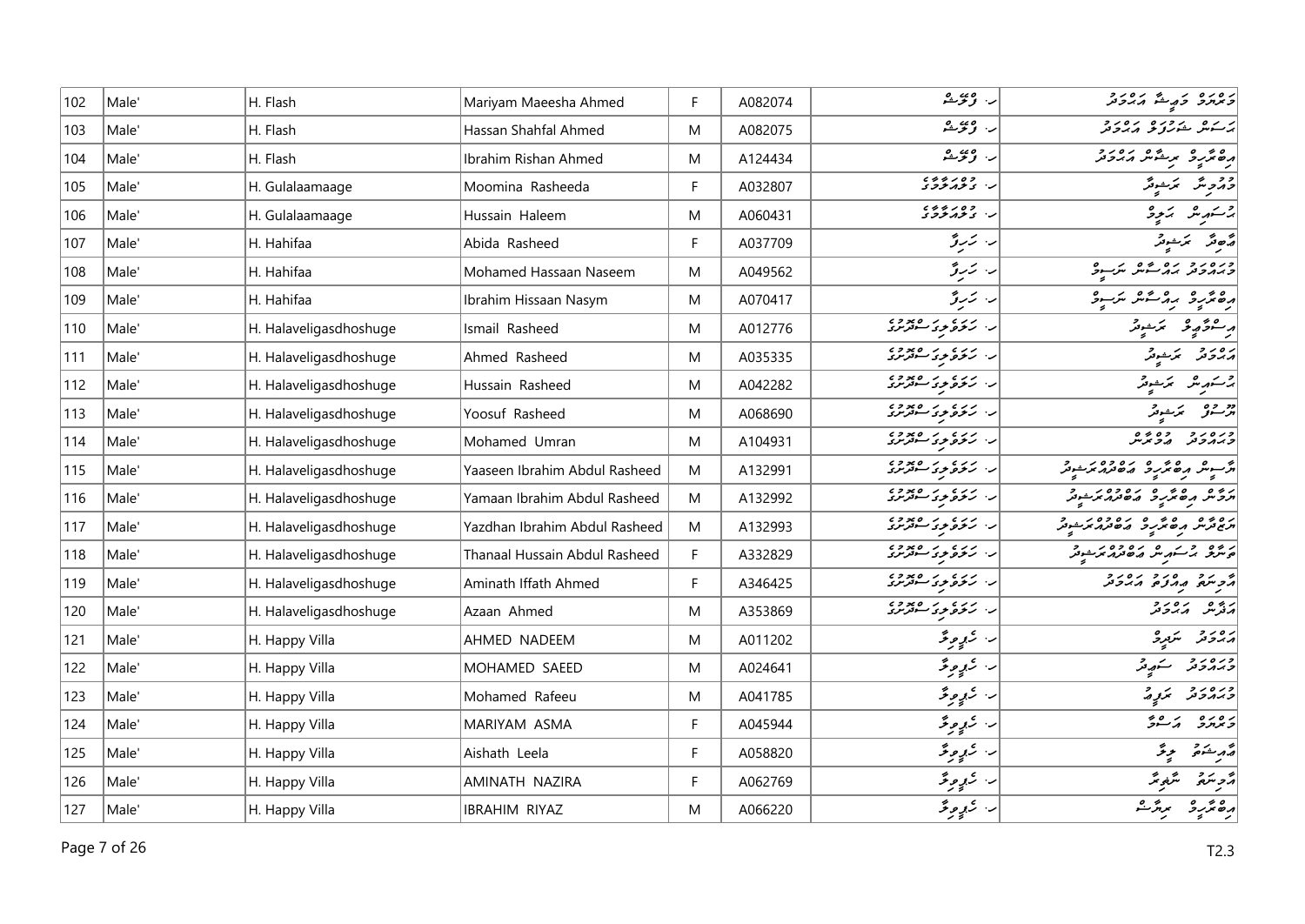| 128 | Male' | H. Happy Villa  | HAWWA RISHMA            | F  | A097908 | ر. ژوروژ                                | بره پو پر شو تح                            |
|-----|-------|-----------------|-------------------------|----|---------|-----------------------------------------|--------------------------------------------|
| 129 | Male' | H. Happy Villa  | Irfaan Abdul Razzaq     | M  | A149736 | ر. ژوپه وگ                              | כנים גם בסגם נים<br>קייגריית השינגיגה ב    |
| 130 | Male' | H. Happy Villa  | Mohamed Aman Nadeem     | M  | A159522 | ر. ژوپه وگ                              | ورەر د روم شېرو                            |
| 131 | Male' | H. Happy Villa  | SINWAN RAFEEU           | M  | A332346 | ر. زېږمونژ                              | جوهرة تحريره                               |
| 132 | Male' | H. Happy Villa  | Azeema Easa             | F  | A356854 | ر. را پارچ                              | أرزونج أواستكم                             |
| 133 | Male' | H. Hudhuvillage | Mohamed Nazeeh          | M  | A036323 | ر. ژوروگر                               | ورەرو ئىر                                  |
| 134 | Male' | H. Jaseman      | Zulfa Ahmed             | F. | A067368 | ر. بي ھەي ھ                             | وه پر در د<br>بحنوتی کمیکر <del>و</del> تر |
| 135 | Male' | H. Jaseman      | Muneeza Ibrahim         | F  | A103502 | ر. بي ھەي ھ                             | 3 سرچ رھ پڙر 3                             |
| 136 | Male' | H. Jaseman      | Aminath Muzaina         | F  | A365724 | ر. به مصره و                            | أأوسكة وتماريش                             |
| 137 | Male' | H. Jaseman      | Aishath Muzuna          | F  | A395291 | ر. بي ھەي ھ                             | و المرکب و در المرکب در استرا              |
| 138 | Male' | H. Jaseman      | Mohamed Munaz           | M  | A395292 | ر. بچ ڪي هي                             | ورەرو ويوە                                 |
| 139 | Male' | H. Kandhili     | Habeeba Abdul Azeez     | F  | A064419 | ر، ئەسىرىر                              | ره ده ده ده در په د                        |
| 140 | Male' | H. Kandige      | Ahmed Zinan Adam        | M  | A023274 | ر، ئەسولۇ                               | ره رو به شره موره<br>پرپروتر بې شرس پرترو  |
| 141 | Male' | H. Kandige      | Ibrahim Zaneen          | M  | A064282 | ر، ئەسرى                                | رەترىر ئىرىر                               |
| 142 | Male' | H. Kandige      | Hussain Ziushan         | M  | A071006 | ر، کامیوی                               | ج سەر سىم ئەستىر                           |
| 143 | Male' | H. Kandige      | Hassan Ziufan           | M  | A071007 | ر، ئەسەبچ                               | يَاسَسْ بِهِ مِنْ تَرْسُ                   |
| 144 | Male' | H. Kandige      | Mohamed Fazeel          | M  | A087375 | ر، ئەسەبۇ                               | ورەرو تەنبىر                               |
| 145 | Male' | H. Kandige      | Fathimath Aisha Adam    | F  | A141047 | ر. ئەسرى                                | و دو شهر شه وره                            |
| 146 | Male' | H. Kandige      | Ahmed Aslaan Fazeel     | M  | A349557 | ر، ئەسمەتچ                              | رەرە برەۋىر ۋىيەۋ                          |
| 147 | Male' | H. Kandige 2    | Ahmed Muflih            | M  | A059603 | ر، ئەسەبى 2                             | أرور ووور                                  |
| 148 | Male' | H. Kandige 2    | Dr. Fathimath Mufliha   | F  | A059726 | $2\frac{2}{3}$ ىر، ئەس ئ                | ، وتموزه دوره                              |
| 149 | Male' | H. Kandige 2    | Aminath Mufniha Mohamed | F  | A059727 | $2\,$ محسوق 2                           | أزويته ووسرته وبرودد                       |
| 150 | Male' | H. Kandige 2    | Mohamed Ismail Manik    | M  | A132319 | $2.5$ سوءَ                              | ورەرو مەگە ئوكتىر                          |
| 151 | Male' | H. Kandige No 1 | Shamin Ali              | M  | A007412 | ر. ئۈسو ئەل ئىردە ئىر                   | لحدَّدٍ شَرْمٍ                             |
| 152 | Male' | H. Kandige No 1 | Ahmed Ali               | M  | A027678 | ر ، ئاسوڭ 1 ئىردەبر                     | رەرد كەي                                   |
| 153 | Male' | H. Kandige No 1 | Mohamed Manik           | M  | A063300 | $\frac{2202}{200}$   $\frac{6}{2}$ we w | כנסנפניה<br><i>בה</i> תכנק <i>ב</i> ית     |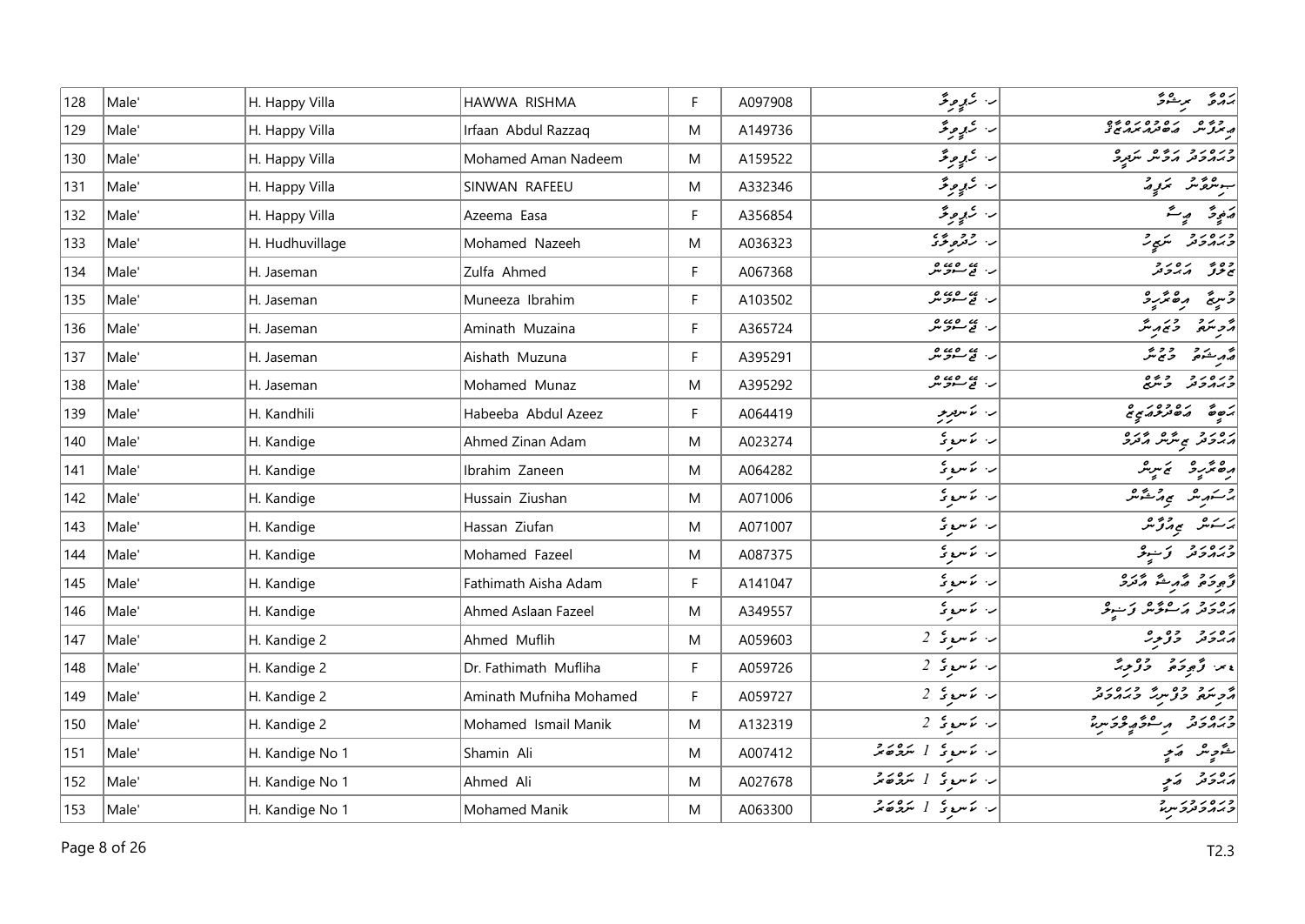| 154 | Male' | H. Kandige No 1   | Ismail Ali                 | M         | A126023 | ر ، سَسِرِ یَ لَ سَرَحْ صَمَرَ                     | أبر سيؤتمو عج أمامي                                   |
|-----|-------|-------------------|----------------------------|-----------|---------|----------------------------------------------------|-------------------------------------------------------|
| 155 | Male' | H. Kandige No 1   | Aishath Malsa Shamin       | F         | A159637 | . ئەس ئەكتەر ئە                                    |                                                       |
| 156 | Male' | H. Kandige No 1   | Aishath Meesha             | F         | A161237 | ر ، مأسوى [ سكرەتمە                                | أأمر المستحق المحيطة                                  |
| 157 | Male' | H. Kandige No 1   | Fathimath Fathina Ahmed    | F         | A167152 | ر، ئۈس ئەڭ كەنجە ئەر                               | توجوجو توجنر مددور                                    |
| 158 | Male' | H. Kandige No 1   | Ali Misad Ahmed            | M         | A338763 | ر ، مأسوى 1 مردە مر                                | ړي ورگړو ره ده.<br>د کلي                              |
| 159 | Male' | H. Kandige No3    | Hafeeza Ahmed Naseem       | F         | A082085 | ر ، ئاسە ئى 3 ئىردە ئىر                            | پروژ درو برخ                                          |
| 160 | Male' | H. Kandige No3    | Hawwa Manike               | F         | A124432 | را كاس كى 35 مىر ئەكەبىر                           | رە پەر<br>بەھ 2 سرىئا                                 |
| 161 | Male' | H. Karoage        | ZEENATH ABBAS              | F         | A052645 | ر . موسى<br>ر . ما موى                             |                                                       |
| 162 | Male' | H. Karoage        | Mohamed Rushwan Abbas      | M         | A057227 | ر به ۵<br>ر با موری                                | وره ر و بر ه و ه و بره و ه<br>وبربروتر برشورش بربره ب |
| 163 | Male' | H. Karoage        | Ali Sofwaan Abbas          | M         | A081435 | $rac{1}{2}$                                        | ړ ده ده ده ده م                                       |
| 164 | Male' | H. Karoage        | Ahmed Fauzan Abbas         | M         | A113717 | ر به ره د<br>ر به مونو                             | ג סג כ ג כ גם גם גם.<br>הגבה צ ה ב יי הה ב יי         |
| 165 | Male' | H. Karoage        | Abbas Ibrahim              | M         | A317475 | ر به ۵ دی<br>ر به ماننوی                           |                                                       |
| 166 | Male' | H. Karoage        | ALI MIKAIL RUSHWAN ABBAS   | M         | A357502 | ر به ره د<br>ر به مونو                             |                                                       |
| 167 | Male' | H. Karoage Aage   | Fathimath Shaadhny Mohamed | F         | A036227 | ر به ره ره د ر<br>ر۰ ما مور د د د                  | و و د و د و د و د و د                                 |
| 168 | Male' | H. Karoage Aage   | Mohamed Shiyam             | M         | A036251 | ر ه ره د و د<br>ر·   ما موی اری                    | ور ہ ر د<br>تر پر پر پر شوا <i>ئر تر</i>              |
| 169 | Male' | H. Karoage Aage   | Fathimath Shiyam           | F         | A056425 | ر ه د ه د و ه<br>ر۰ ما موی در                      | أقرجوحو الشواجر                                       |
| 170 | Male' | H. Karoage Aage   | Ahmed Shiyam               | M         | A062270 | $\begin{array}{c} 28 & 22 \\ -28 & 28 \end{array}$ | پروژو<br>شەدگرى                                       |
| 171 | Male' | H. Karoage Aage   | Adam Shiyam                | M         | A062976 | $\begin{array}{c} 0.4000\\ 0.00000\\ \end{array}$  | وره شهره<br>م <i>درد</i> شهرو                         |
| 172 | Male' | H. Karoage Aage   | Hassan Jumaid              | M         | A077269 | ر ه د ه د و ه<br>ر۰ ما موی در                      | يركسكس فيحمدهم                                        |
| 173 | Male' | H. Karoage Aage   | Mohamed Samil              | M         | A077270 | ر ه د ه د و د<br>ر . ما موی اری                    | ورەرو گەرۋ                                            |
| 174 | Male' | H. Karoage Aage   | Ahmed Shamil               | M         | A077271 | ر به ره ره د ر<br>ر به مونورو د                    | رەر دىگەم                                             |
| 175 | Male' | H. Karoage Aage   | lyas Ahmed                 | M         | A155931 | $\frac{1}{2}$                                      | مرش مەردىر                                            |
| 176 | Male' | H. Karoage Aage   | Hussain Jumaid             | ${\sf M}$ | A159372 | ر ه د ه د و ه<br>ر ۰ ما موی دری                    | جستهر شد مع قرمر مر                                   |
| 177 | Male' | H. Karoage Aage   | Mohamed Shiyaz             | M         | A281674 | ر ه د ه د و ه<br>ر۰ ما موی در                      | ور ٥ ر ۶<br>تربر پر پر شواریخ                         |
| 178 | Male' | H. Kasthoorimaa   | Naseema Abdul Azeez        | F         | A040076 | ر. ئەسىۋىرۇ                                        | ر ه و و د<br>پرې تر پر تن<br>ىئەسىرى                  |
| 179 | Male' | H. Kasthoorimaage | Ahmed Abdul Azeez          | ${\sf M}$ | A024209 |                                                    | גפגב גפבסגם<br>הגבע השע <i>יכה צ</i>                  |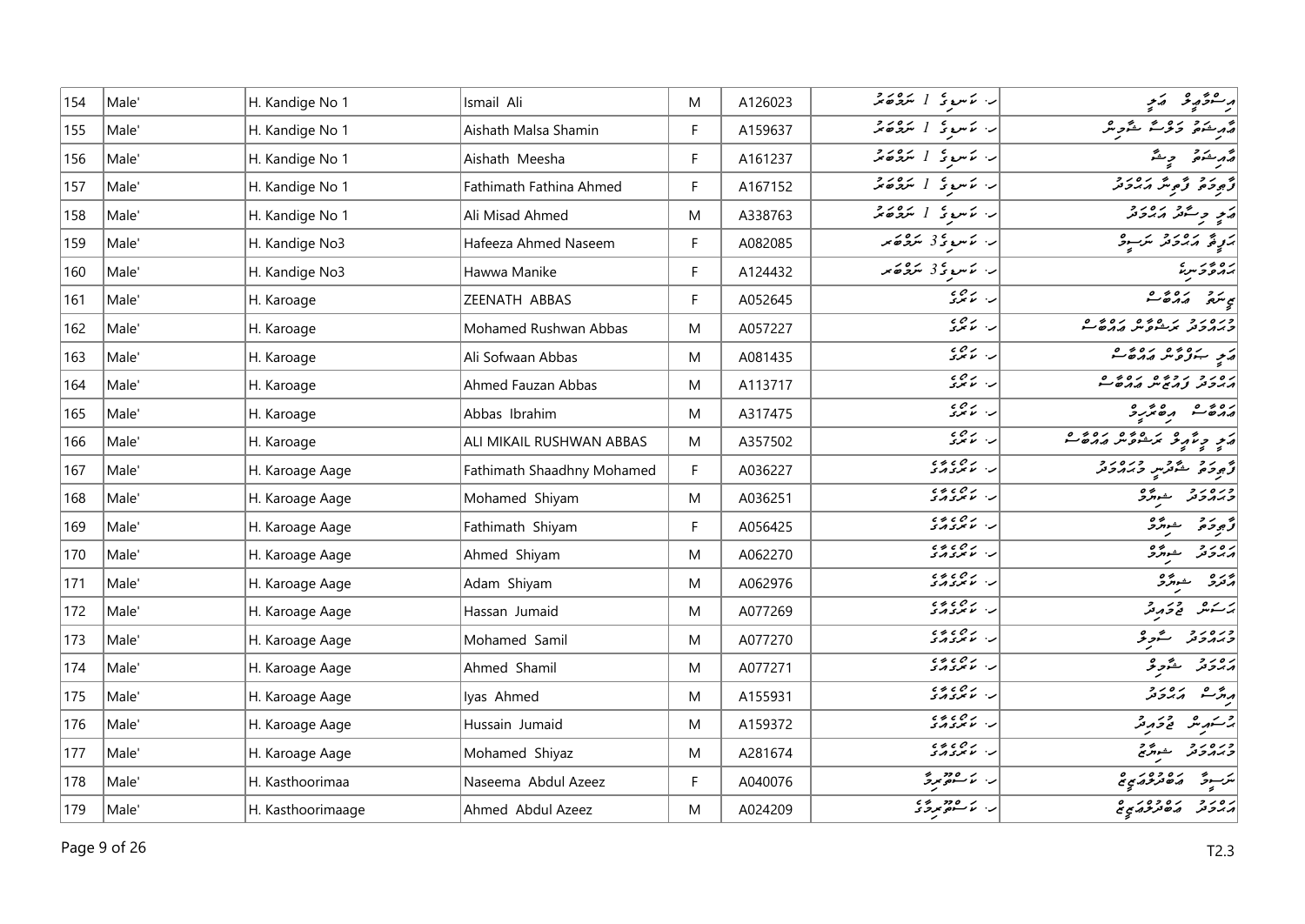| 180 | Male' | H. Kasthoorimaage Aage   | Shameema Abdul Azeez   | F. | A054586 | ر به حدود به دی.<br>ر به سوه مرو د د د | رە دورى پە<br>شَرْ رِ رُ                                                                            |
|-----|-------|--------------------------|------------------------|----|---------|----------------------------------------|-----------------------------------------------------------------------------------------------------|
| 181 | Male' | H. Kasthoorimaage Aage   | Aishath Eman Fathih    | F  | A096751 |                                        | وأرجنتم وترس وتور                                                                                   |
| 182 | Male' | H. Kasthoorimaage Aage 1 | Muneeza Abdul Azeez    | F  | A038403 | ر. رود ورود و                          | د مربع مەھەر <i>جەن</i> ئ                                                                           |
| 183 | Male' | H. Kendees               | Mohamed Sayyaf Zaneen  | Μ  | A330667 | ر، ئۇنل <sub>ۇ</sub> پ                 | ورەرو رومە رەمىر                                                                                    |
| 184 | Male' | H. Koveli                | Aminath Fulhu          | F  | A074215 | ر، تذه د                               | ۇ ئەستەۋرى                                                                                          |
| 185 | Male' | H. Koveli                | Ali Hamdhoon Hameed    | Μ  | A154258 | ر، عقوم                                | ړي پروترس ټرو تر                                                                                    |
| 186 | Male' | H. Kudafareege           | Julisha Ibrahim        | F  | A056035 | ر، عږي توري                            | تقريشه رەتمرىۋ                                                                                      |
| 187 | Male' | H. Kudafareege           | Ibrahim Hasees         | M  | A056979 | ر، عږي توري                            | ە ئەسىر ئىسى ئىش                                                                                    |
| 188 | Male' | H. Kudafareege           | Mohamed Hasees         | M  | A074780 | ر، عږي کوري                            | ورەر د برخ م                                                                                        |
| 189 | Male' | H. Kudafareege           | Ahmed Hasees           | M  | A083731 | ر، عږي کويږي                           | رەرد كەنچ                                                                                           |
| 190 | Male' | H. Kudafareege           | Adam Hasees            | Μ  | A138026 | ر . رور .<br>ر . س ء تو مور            | د ده<br>  د ترو د سمنو ه                                                                            |
| 191 | Male' | H. Light Cloud           | Hassan Shifaz          | M  | A034450 |                                        | ىز سەش ھەركىتى                                                                                      |
| 192 | Male' | H. Light Cloud           | Hussain Shiyan         | M  | A058444 | $\frac{1}{2}$                          | برسكرمر عورشر                                                                                       |
| 193 | Male' | H. Light Cloud           | Mohamed Miuvaan Shiyan | M  | A343401 |                                        | ورەرو دولۇش جەدگىر                                                                                  |
| 194 | Male' | H. Lilac House           | Zaheera Ahmed          | F  | A055123 | ر ئەربۇر ئەرم                          | پرېد پره د د                                                                                        |
| 195 | Male' | H. Lilac House 2         | Hassan Ahmed Manik     | M  | A033312 | ر. ئەر ئەر ئەر 2                       | ג גם גם גבעת                                                                                        |
| 196 | Male' | H. Lilac House 2         | Nahyan Hassan          | M  | A037094 | ر. ئەر ئەر ئەر 2                       | ىرەپ ئەسكىر                                                                                         |
| 197 | Male' | H. Lilac House 2         | Jumaina Hassan         | F  | A037098 | ر. ئەربۇرىدىك 2                        | فأذكر للمسكر المركبا والمراجي                                                                       |
| 198 | Male' | H. Lilac House 2         | Mizyan Hassan          | M  | A037099 | ر. ئەر ئەر ئەر 2                       | جەھەر ئەسكەر                                                                                        |
| 199 | Male' | H. Lilac House 2         | Sufiyan Hassan         | M  | A115685 | ر. ئەربۇرىدىق 2                        | شوپر پرسکس                                                                                          |
| 200 | Male' | H. Luneyriaa             | Aminath Nusra          | F  | A023566 | ر. ژیمبردگر                            | ومحر مرد و المحمد المستوفير                                                                         |
| 201 | Male' | H. Luneyriaa             | Ismail Sivas Zahir     | M  | A035462 | ر. وتتربردٌ                            | ر ھۇر ئەر ئەر ئەر                                                                                   |
| 202 | Male' | H. Luneyriaa             | Mohamed Sunoosy        | M  | A058864 | ر. وتربرد                              | כנסגב - כבב<br>כגונפט - היית                                                                        |
| 203 | Male' | H. Luneyriaa             | Jameela Ibrahim        | F. | A060143 | ر. وَ عَرَمَهُ                         | في في في من الله عن الله عن الله عن الله عن الله عن الله عن الله عن الله عن الله عن الله عن الله عن |
| 204 | Male' | H. Maayan                | Mariyam Saeeda         | F. | A144917 | ر. ئۇترىتر                             | ر ه ر ه<br><del>ر</del> بربرو<br>سەرپەتىر                                                           |
| 205 | Male' | H. Maayan                | Ali Yameen             | Μ  | A309643 | ر. ئەترىش                              | أەكىم ئىگە ئىگە                                                                                     |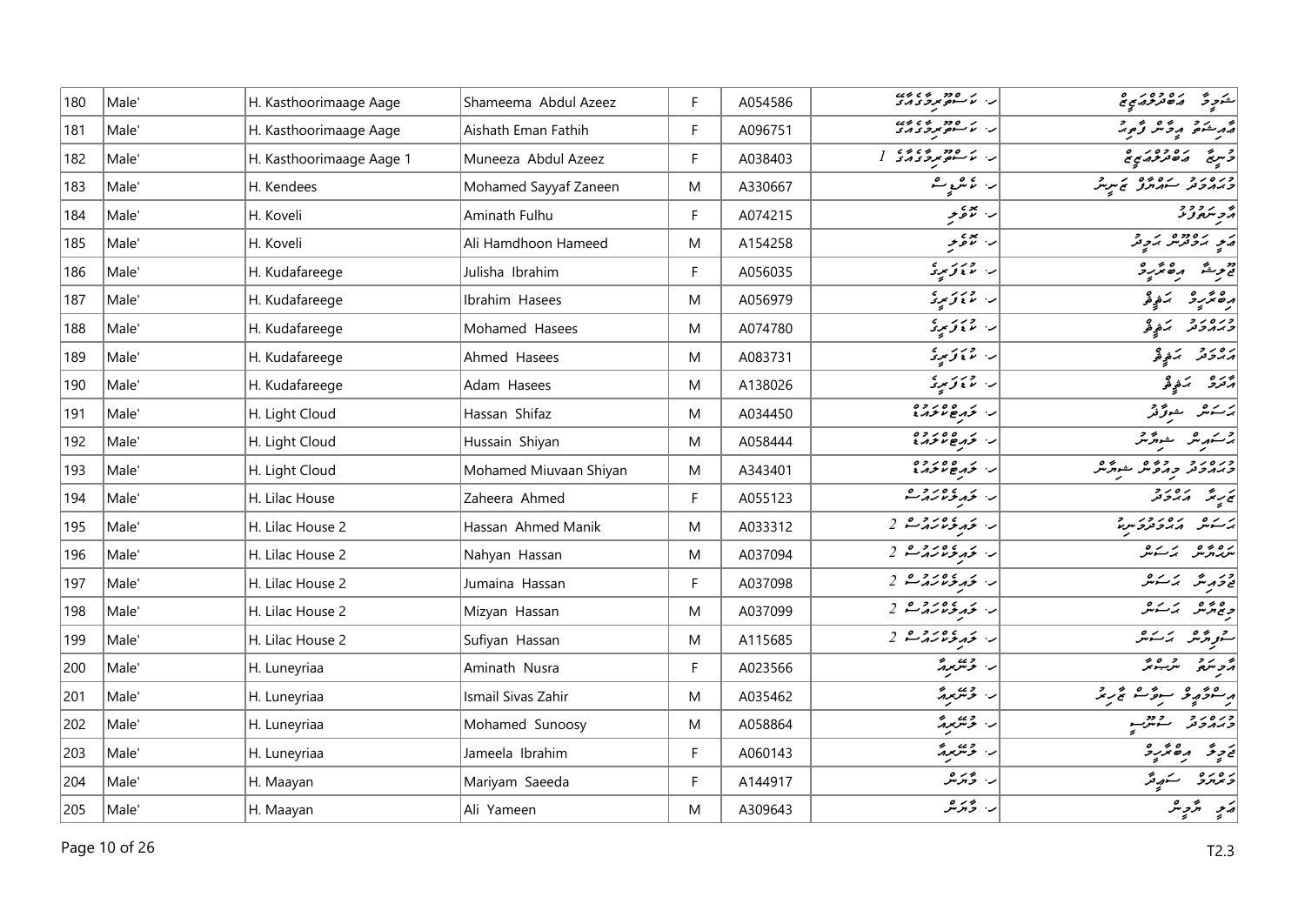| 206 | Male' | H. Mabusthaanuge    | Aishath Shirdha       | F         | A043819 | ر. زەھ سەھ تىرى      | أقهر مشكاة المستوجد                              |
|-----|-------|---------------------|-----------------------|-----------|---------|----------------------|--------------------------------------------------|
| 207 | Male' | H. Mabusthaanuge    | Abdulla Masood        | M         | A045108 | ر. پره شوه وي        | برە داللە ئەمەد                                  |
| 208 | Male' | H. Mabusthaanuge    | Ahmed Khusaam         | M         | A071272 | ر. زەھسۇم تەر        | رەرە جىشۇ                                        |
| 209 | Male' | H. Mabusthaanuge    | Aminath Hana          | F         | A099476 | ر. زەپەرە دە         | أأروسهم كتر                                      |
| 210 | Male' | H. Merangi          | Ali Samahy Niyaz      | M         | A121522 | ر، كابرسمبر          | ړې خونه سره پر                                   |
| 211 | Male' | H. Merangi          | Hawwa Subhaath Niyaz  | F         | A121523 | ر، كەبۇسىي           | נים בכבר בר                                      |
| 212 | Male' | H. Miarenge         | Aminath Shaneez       | F         | A041731 | ر. دېمپرس            | أثاجر سكو التفسيقي                               |
| 213 | Male' | H. Miarenge         | Aishath Shehenaz      | F         | A044000 | ر. جەنئەتلىكى        | مەر ئىستوم ھىركىتى                               |
| 214 | Male' | H. Miarenge         | SHAIRA ABDUL SAMAD    | F         | A045078 | ر . وړکرسری          | شگهر مگرده در در د                               |
| 215 | Male' | H. Miarenge         | Moosa Ismail          | ${\sf M}$ | A056416 | ر وړنرمره            | اروم پر موٹر پولو                                |
| 216 | Male' | H. Miarenge         | Ahmed Ayaz            | M         | A061475 | ر. جەنئەشمە          | גפגב גובם                                        |
| 217 | Male' | H. Miarenge         | Ameeliyya Ismail      | F         | A063404 | ر. پروگرمرند         | أأو وورثر<br>ەرسىۋەپەيج                          |
| 218 | Male' | H. Miarenge         | Ismail Waheed         | M         | A064823 | ر . وړندس            | پرسشو تهرید تر تر تر                             |
| 219 | Male' | H. Miarenge         | Mariyam Malaz         | F         | A133021 | ر په چرمگروي         | رەرە روە                                         |
| 220 | Male' | H. Miarenge         | Mohamed Fayaz         | ${\sf M}$ | A138604 | ر و پرېورې           | ورەر دېگرے                                       |
| 221 | Male' | H. Miarenge         | Ismail Firaz          | ${\sf M}$ | A141812 | ر په در کاره کا      | برڪنۇپە ئوندى                                    |
| 222 | Male' | H. Mini Rose        | Moosa Manik           | M         | A053764 | ر. وسرچرچ            | دو مړينه په د                                    |
| 223 | Male' | H. Mini Rose        | Fathimath Hindh Saeed | F         | A357306 | ر. و سرچرچ           | وتجوخا والمرمز المستورثر                         |
| 224 | Male' | H. Mini Rose        | Ismail Hizwath Saeed  | M         | A357307 | ار، وسرچينج          | وراءة ويؤرده والمتويتر                           |
| 225 | Male' | H. Moonlight Valley | Mohamed Rasheed       | M         | A061723 | ر. د هر د ه ه ه د په | ورەرو كەنبەتر                                    |
| 226 | Male' | H. Moonlight Valley | Safiyya Ismail        | F         | A067264 | ر. د هر د ه ه ه د په | ښو مه شوه پو                                     |
| 227 | Male' | H. Moonlight Valley | Ahmed Rasheed         | M         | A076429 | ر . چې پېړه وي په    | رەرو كەشەر                                       |
| 228 | Male' | H. Moonlight Valley | Mariyam Rasheeda      | F         | A087794 | ر . ژنتر پر ۱۳۵۹ په  | ر ه ر ه<br><del>ر</del> بربرگ<br>ىمەر شەدىگر     |
| 229 | Male' | H. Moonlight Valley | Hamid Ibrahim         | ${\sf M}$ | A099963 | ر. د هر د ه ه ه د په | بحرقه مرەبجرىرى                                  |
| 230 | Male' | H. Moonlight Valley | Ahmed Nizam           | M         | A099964 | ر. ژېرىزم قۇم        | بر 2 د ج<br>م <i>ر</i> بر <del>د</del> تر<br>سۇر |
| 231 | Male' | H. Moonlight Valley | Aminath Saeeda        | F         | A099965 | ر. ژىئرى مۇم         | أترجر سكر سكريته                                 |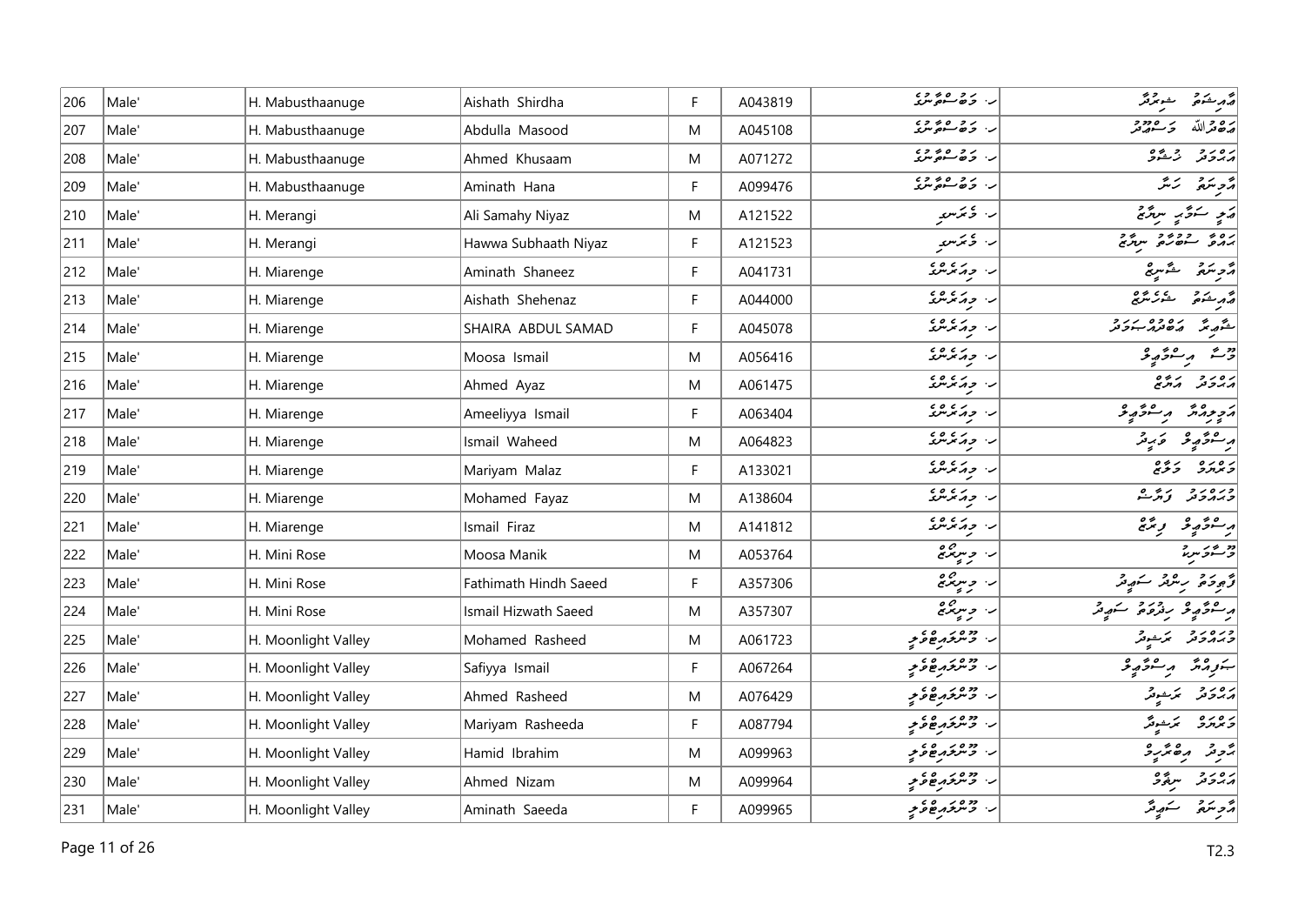| 232 | Male' | H. Moonlight Valley | Fathimath Saeeda   | F         | A099966 | ر وجمعه وه و و په                                            | قُرُوحَةَ سَنَ يَدْ                                                |
|-----|-------|---------------------|--------------------|-----------|---------|--------------------------------------------------------------|--------------------------------------------------------------------|
| 233 | Male' | H. Moonlight Valley | Adam Saeed         | M         | A099967 | ر. د هر ده وه و                                              | پور ہ<br>پر تعری<br>سکھرتر                                         |
| 234 | Male' | H. Moonlight Valley | Ibrahim Saeed      | ${\sf M}$ | A099968 | ر. وجمع کرم کا محمد کرد کرد.<br>مستقر کا محمد استقرار میکنیم | ە ھەترىرى<br>برھ ترىرى<br>سە پەتىر                                 |
| 235 | Male' | H. Moonlight Valley | Saeed Ibrahim      | M         | A099969 | ر. د هر د ه ه ه د په                                         | سە پەتىر<br>ئى<br>مەھترىرى                                         |
| 236 | Male' | H. Moonlight Valley | Zulfa Ismail       | F         | A099970 | ر. وجمع مرضي و محمد به                                       | ج و د گر<br>برڪۇپەيۋ                                               |
| 237 | Male' | H. Moonlight Valley | Hafsa Ismail       | F         | A099971 | ر. د هر د ه ه ه د په                                         | ەرسىۋەپەي<br>برو پە                                                |
| 238 | Male' | H. Moonlight Valley | Hussain Shahid     | M         | A099972 | ر. چ <sup>و</sup> شرىخ <sub>م</sub> ەھ كېچ                   | چرىسىم ھەرىر                                                       |
| 239 | Male' | H. Moonlight Valley | Rugiyya Ismail     | F         | A099973 | ر. ژنتر پروه و د                                             | و وه په موګړو                                                      |
| 240 | Male' | H. Moonlight Valley | Adam Saleem        | M         | A099975 | ر. ژنتر پروه و د                                             | په ره<br>د ترو<br>سەَموژ                                           |
| 241 | Male' | H. Moonlight Valley | Fathimath Rasheeda | F         | A099991 | ر. وجمع مرضي و محمد به                                       | و په پر د<br>ىمەسىيەتىر                                            |
| 242 | Male' | H. Moonlight Valley | Aminath Rasheeda   | F         | A100058 | ر. د هر ده وه و                                              | أأترسم<br>ىخرىشەقگر                                                |
| 243 | Male' | H. Moonlight Valley | Maimoona           | F         | A130625 | ر. د هر د ه ه ه د په                                         | ىر دەمگە<br>مەرىبە                                                 |
| 244 | Male' | H. Moonlight Valley | Ahmed Aifan        | M         | A162642 | ر. د مرغر موسط و د                                           | גפניק ה'תנ"ע                                                       |
| 245 | Male' | H. Moonlight Valley | Mohamed Mailan     | M         | A162643 | ر. چ <sup>و</sup> شرىخ <sub>م</sub> ەھ كېچ                   | ورەرو كەرگە                                                        |
| 246 | Male' | H. Moonlight Valley | Aminath Rasheeda   | F         | A217058 | ر. ژېرۇرغۇر                                                  | أأرجر سكرة التكريث وتكر                                            |
| 247 | Male' | H. Moonlight Valley | Sobira             | F         | A217059 | ر . ژنتر ژنه ۱۵۵۴<br>ر                                       | بڈھ پڑ                                                             |
| 248 | Male' | H. Moonlight Valley | Moomina Rasheedha  | F         | A217060 | ر. د هر د ه ه ه د په                                         | وحماد المتحافظة المحمد                                             |
| 249 | Male' | H. Moonlight Valley | Fathimath Ahmed    | F         | A217061 | ر. چ <sup>ه</sup> رگرم قوم                                   | ۇ ب <sub>و</sub> ر بو<br>بر 2 د و<br>م <i>ر</i> بر <del>و</del> تر |
| 250 | Male' | H. Moonlight Valley | Looth Mohamed      | M         | A308344 | ر. د هر د ه ه ه د په                                         | מכ כנסנכ<br><del>ל</del> ף כ <i>ו</i> וכנג                         |
| 251 | Male' | H. Moonlight Valley | Hoodh Mohamed      | M         | A308352 | ر. چ <sup>ه</sup> رگرم قوم                                   | מכ כנסנכ<br>ניט <sub>ר</sub> כנמכט                                 |
| 252 | Male' | H. Moonlight Valley | Ali Shafiu         | M         | A325164 | ر. دور ده و و د                                              | ړې شوږ                                                             |
| 253 | Male' | H. Moonlight Valley | Sana Mohamed       | F         | A333801 | ر. چ <sup>ه</sup> رگرم قوم                                   | ة مده دره در                                                       |
| 254 | Male' | H. Moonlight Valley | Ahmed Saeed        | M         | A343707 | ر. چەرىخ مۇمۇم                                               | رەرو سەرىر                                                         |
| 255 | Male' | H. Moonlight Valley | Hawwa Saeedha      | F         | A344531 | ر. د هر د ه ه ه د په                                         | ر ه و<br>پروتو<br>سە پەتر                                          |
| 256 | Male' | H. Moonlight Valley | Hassan Ibrahim     | M         | A362437 | ر. وجمع مرضي و محمد به                                       | ەر ھەترىر 3<br>ر<br>برسەيىتە                                       |
| 257 | Male' | H. Moonlight Valley | Hussain Ibrahim    | ${\sf M}$ | A362439 | ر. ومرغر مور                                                 | بر سکه شهر می می شود.                                              |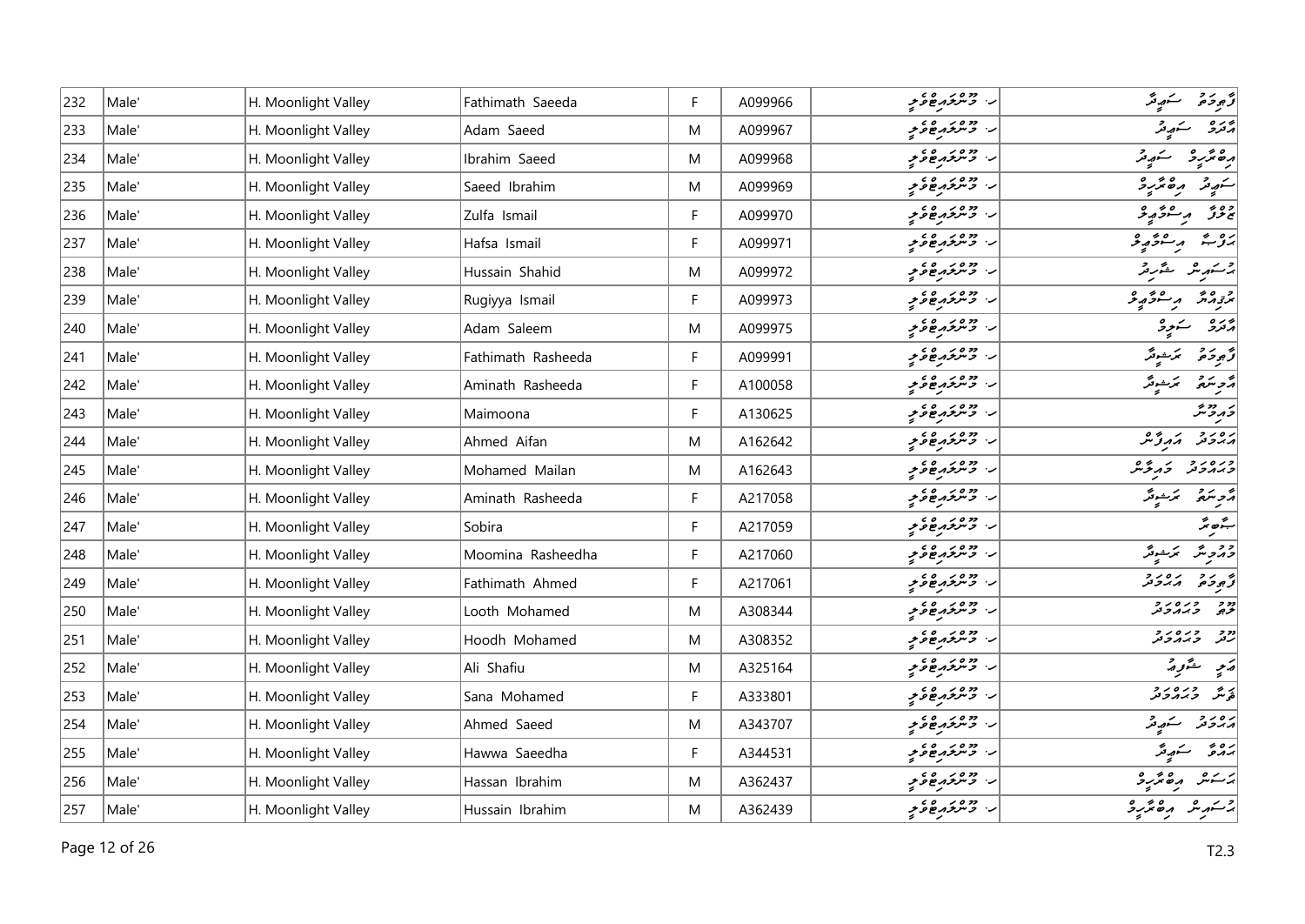| 258 | Male' | H. Moonlight Valley | Hussain Jaishan          | M           | A376227 | ر . ژنترنز موقوعه                                                                                                                      | برسكريش كالرحقش                                                |
|-----|-------|---------------------|--------------------------|-------------|---------|----------------------------------------------------------------------------------------------------------------------------------------|----------------------------------------------------------------|
| 259 | Male' | H. Moonlight Valley | Aishath Yumna            | F           | A380195 | ر. د هر ده و ه د په                                                                                                                    | مەر شەھ بىرى ش                                                 |
| 260 | Male' | H. Moonlight Valley | Mohamed Aseel Ahmed      | M           | A382128 | ر. ژېږ ده وه د                                                                                                                         | כנסגב ג <sub>וד</sub> יפ גם גם<br>כ <i>ג</i> וגבע ג'ידיפ ג'יבע |
| 261 | Male' | H. Moonlight Valley | Ali Mohamed              | M           | A393149 | ر. وفير كروه كالمحرمة                                                                                                                  | أورم وره رد                                                    |
| 262 | Male' | H. Moonlight Valley | Shaheedha Mohammed       | $\mathsf F$ | A401568 | ر. د هر د ه ه ه د په                                                                                                                   | و ره ر و<br>تر <i>پر</i> وتر<br>ے کمبر مگر<br>ح                |
| 263 | Male' | H. Naadhee Villa    | Nadir Ahmed              | M           | A079591 | ر. سگېږونگه                                                                                                                            | شرور مدرو                                                      |
| 264 | Male' | H. Nash Vill        | Abdul Gafoor Mohamed     | M           | A077301 | ر. ئىزىشورگر                                                                                                                           | נספס נמד - דנסנב<br>השנת <i>הג'ת - ב</i> גהבת                  |
| 265 | Male' | H. Nash Vill        | Ahmed Mayiz Nasheed      | M           | A111948 | ر. ئىرىشورۇ                                                                                                                            | גְפְלָב קוויש וליינו                                           |
| 266 | Male' | H. Nash Vill        | Mariyam Dhaanish Nasheed | F           | A112104 | ر. ئىزىشوۋ                                                                                                                             | ويرتزو تزمرك لتركونر                                           |
| 267 | Male' | H. Nash Vill        | Fathimath Niam Nasheed   | F.          | A112105 | ر. ئىزىش <sub>مو</sub> ئى                                                                                                              | تؤودة سمكا سكور                                                |
| 268 | Male' | H. Oasis View       | Waseema Mohamed          | F           | A022309 | ر، مہر سوسوچ<br>ر، مہر سوسوچ                                                                                                           | و ره ر و<br><i>د ب</i> رگرفر<br>ە سەيەۋ                        |
| 269 | Male' | H. Oasis View       | Difleen Mohamed          | F           | A042212 | ر، مہر سوسومبر<br>ر، مہر سوسومبر                                                                                                       | و ره ر و<br><i>و پر</i> و تر<br><mark>ىرۇ يەش</mark> ر         |
| 270 | Male' | H. Oasis View       | Fathimath Zayin          | F           | A055927 | ر. مەمرىسو شەھ دىر<br>مەمرىس س                                                                                                         | توجوخو تمريثر                                                  |
| 271 | Male' | H. Oasis View       | Ahmed Shareef            | M           | A063805 | ر. مەرسىس دەر<br>سىسىمىسى                                                                                                              | رەر ئىرۇ                                                       |
| 272 | Male' | H. Oasis View       | Ayumann Shareef          | M           | A077119 | ر، می به سور شورد.<br>مسلم بر                                                                                                          | גם כגם ביתור<br>ההתכית ביתור                                   |
| 273 | Male' | H. Oasis View       | Rushaha Ahmed Shareef    | F           | A099375 | הי הה הייתו היה מידע<br>היה היה היה היה מידע היה היה בין היה היה בין היה היה בין היה היה בין היה בין היה בין היה בין היה בין היה בין ב |                                                                |
| 274 | Male' | H. Oasis View       | MALHA AHMED SHAREEF      | F           | A131424 | ر، مجمد سوستوره<br>ر                                                                                                                   | دور رورد خهرو                                                  |
| 275 | Male' | H. Oasis View       | Amaan Ayuman Shareef     | M           | A166966 | ر، می در سوے والز                                                                                                                      | ر و در در ه شهرو                                               |
| 276 | Male' | H. Oasis View       | Rimaha Ahmed Shareef     | F           | A364375 | ر، حمد سوسومبر<br>ر، حمد سوسومبر                                                                                                       | بروته ړورو ځیږ                                                 |
| 277 | Male' | H. Oasis View       | Aishath Nadha Hussain    | F           | A370877 | ر، مہر سوشور                                                                                                                           | گەرشكى ئىرقى برگىسىرلىش                                        |
| 278 | Male' | H. Olive            | Thaunees Hussain         | F           | A167120 | ر، حرموه                                                                                                                               | ەرسىر ئەسىر                                                    |
| 279 | Male' | H. Radiant          | Abdul Wahhab Ali Ahmed   | M           | A032868 | ر، عجمع وكمنفرهج                                                                                                                       | גם כם גם 20 ג'ב ג'בער                                          |
| 280 | Male' | H. Radiant          | Asifa Abdul Wahhab       | F.          | A071604 | ر. ئىز بر ئىر ق                                                                                                                        | ر ٥ و ٥ ر ٥ <i>٤</i> ٥<br>پر <i>۲ تر پر بر ۶</i><br>ە ئەسىرىتى |
| 281 | Male' | H. Radiant          | Afeefa Abdul Wahhab      | $\mathsf F$ | A071605 | ر. ئۇ بەر ھ                                                                                                                            | ر ٥ ۶ ٥ ٥ ٥ ٥ ٥<br>پر <i>۵ تر ۶ ۹ ۶ ر</i> ۵<br>ەزىۋ            |
| 282 | Male' | H. Radiant          | Aishath Aboobakur        | F           | A073808 | ر. ئىز بەر مەھ                                                                                                                         | 77/77/<br>ر<br>پر کر ڪوي                                       |
| 283 | Male' | H. Radiant          | Athifa Abdul Wahhab      | F           | A080181 | ر، عجز مرکزهی                                                                                                                          | ر ه و ه ر ه د و<br>پره تر <del>ژ</del> و بر ر<br>رژوڙ          |
|     |       |                     |                          |             |         |                                                                                                                                        |                                                                |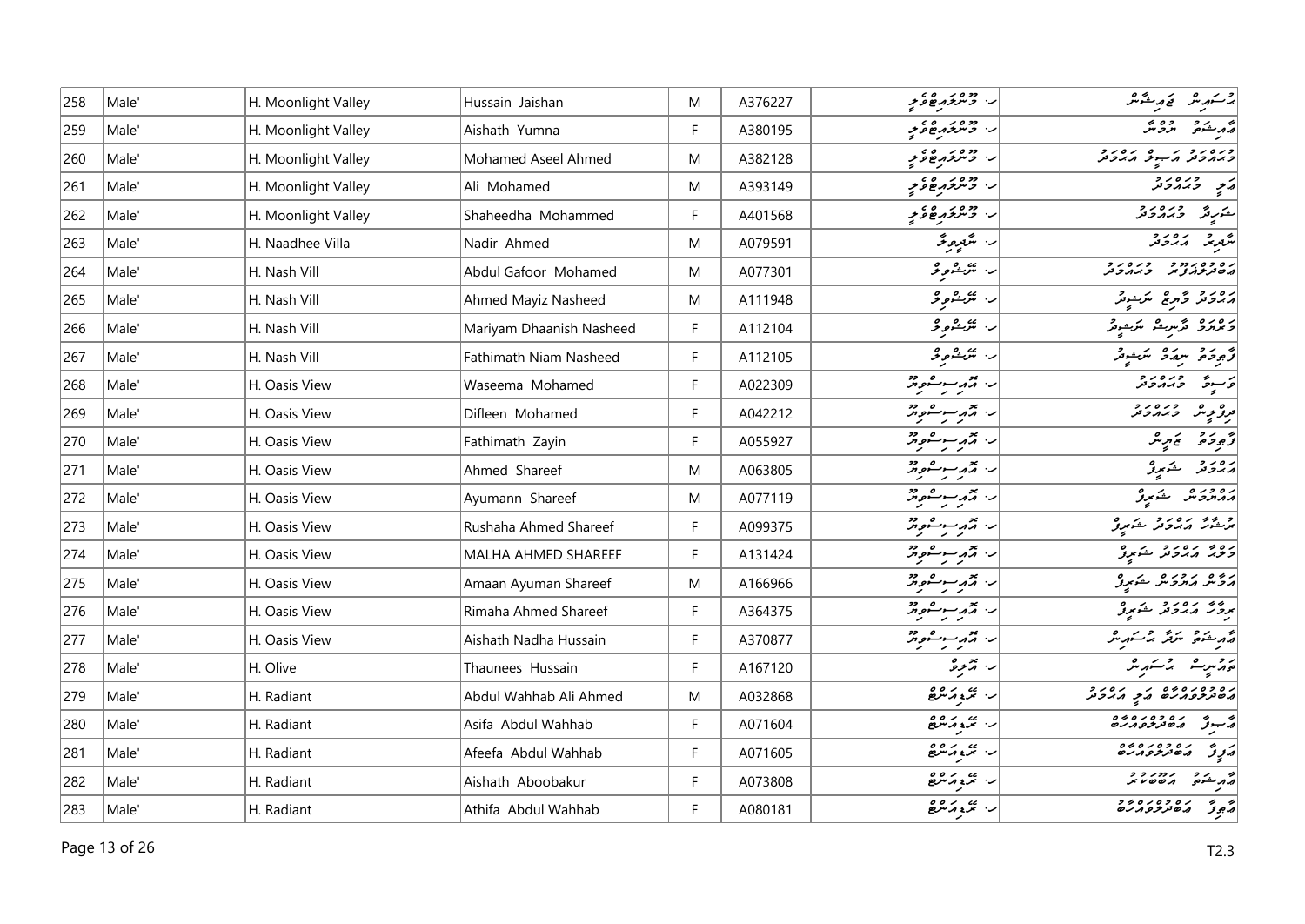| 284 | Male' | H. Radiant      | Raeefa Abdul Wahhab        | F           | A102832 | ر، ئۇ بۇ ئەشھ         | أتمرق ماه وه و ده ده                                                 |
|-----|-------|-----------------|----------------------------|-------------|---------|-----------------------|----------------------------------------------------------------------|
| 285 | Male' | H. Radiant      | Ahmed Shafeeq              | M           | A112949 | ر. ئۇ بەكتىر ھ        | دەر د ھەرچ                                                           |
| 286 | Male' | H. Radiant      | Latheefa Abdul Wahhab      | F           | A130969 | ر. ئۇ بەر ئىرق        | ر ه د ه ر ه د ه<br>پره تر تر و بر ر<br>  تۇبۇ تۇ                     |
| 287 | Male' | H. Radiant      | Fathimath Masha Thoriq     | F.          | A166460 | ر. ئۇ بەكتىر ھ        | ژوده ژَیْ وُیرو                                                      |
| 288 | Male' | H. Radiant      | Hazrath Shafeeq            | F           | A350769 | ر. ئۇ بەكتىر ھ        | ر قرم در سکور تحرید کرد.<br>مراجع مرکز میگرام میکرد کرد که در ایرانی |
| 289 | Male' | H. Radiant      | Mohamed Hanoon Shafeeq     | M           | A350770 | ر. مجمع وكرهي         | ورەرو رەمۇر جۇي                                                      |
| 290 | Male' | H. Radiant      | Mohamed Amhar Arif         | M           | A387764 | ر. ئىز بر ئىر قى      | כגם ג' ג'סג' ב' תיצ                                                  |
| 291 | Male' | H. Reenaa villa | Ahmed Amroo                | M           | A070396 | ر. بریٹروگر           | גם גם ג'סמי                                                          |
| 292 | Male' | H. Rihi         | Hussain Waheed             | M           | A049848 | ر، سماسی<br>مرکز      | 2سكىرىش ئۇيرىتى                                                      |
| 293 | Male' | H. Rihi         | Enas Hussain               | $\mathsf F$ | A167121 | رس موتر<br>مرکز       | أيرىئرك بركستهريش                                                    |
| 294 | Male' | H. Rihi         | Rabsha Hussain             | F           | A167123 | ر، سماسی<br>مرکز      | برە شقىر برگىتى بىر                                                  |
| 295 | Male' | H. River Side   | Aminath Zilma              | F           | A042493 | ر بره برخه ؟          | أزمر يترة بالحرقر                                                    |
| 296 | Male' | H. River Side   | Mariyam Zifna              | F           | A042494 | ر سموتھ مرڪور ؟       | دەرە بېرىگە                                                          |
| 297 | Male' | H. River Side   | Adam Naseer                | M           | A132031 | را برە برىكىر؟        | أرترو الكرسونر                                                       |
| 298 | Male' | H. Roanuge      | Mohamed Manih Ahmed        | M           | A010464 | ر، موسوءِ<br>په موسوي | ورەرو په دەرو                                                        |
| 299 | Male' | H. Roanuwest    | <b>Rifat Hussein Afeef</b> | M           | A032808 | ر. چەرە ھەھ           | بروګړ د جنه شه کړو                                                   |
| 300 | Male' | H. Rose Beam    | Mohamed Shainee            | M           | A022273 | ر. ئرچ ھو 3           | ورەرو خەرس<br><i>دى</i> رمەدىر                                       |
| 301 | Male' | H. Rose Beam    | Hassan Shinan              | M           | A022276 | $500 - 7$             | ىركىش ئىرتىرىش                                                       |
| 302 | Male' | H. Rose Beam    | Aishath Shifna             | F           | A024513 | $rac{1}{2}$           | أقهر مشكرة كالمستوفيتر                                               |
| 303 | Male' | H. Rose Beam    | FATHIMATH SAUSAN           | F           | A024514 | $rac{1}{2}$           | سەر ئەسە<br>وٌ جو حَرْ ح                                             |
| 304 | Male' | H. Rose Beam    | Abdulla Mohamed            | M           | A045261 | ر. مرج ھ ج            | رە داللە دىرە دو                                                     |
| 305 | Male' | H. Rose Beam    | Athifa Abdul Latheef       | F           | A045289 | $rac{1}{2}$           | أشور معدم ومو                                                        |
| 306 | Male' | H. Rose Beam    | Hussain Shanoon            | M           | A084166 | $rac{1}{2}$           | چرے پر شخصی کے مذہبوں کر ا                                           |
| 307 | Male' | H. Rose House   | Abdullah Rasheed           | M           | A085103 | ر، موج پرو ه          | رەقراللە كمەئبەتر                                                    |
| 308 | Male' | H. Rose Merry   | Misbah Ahmed               | M           | A025439 | ر جوء ۽ پر            | وسنضر<br>پرورو                                                       |
| 309 | Male' | H. Rose Merry   | Ahmed Mohamed              | M           | A025440 | ر جوء ۽ پر            | ג סג כ בג סג כ<br>גגב <i>עג בג</i> גבע                               |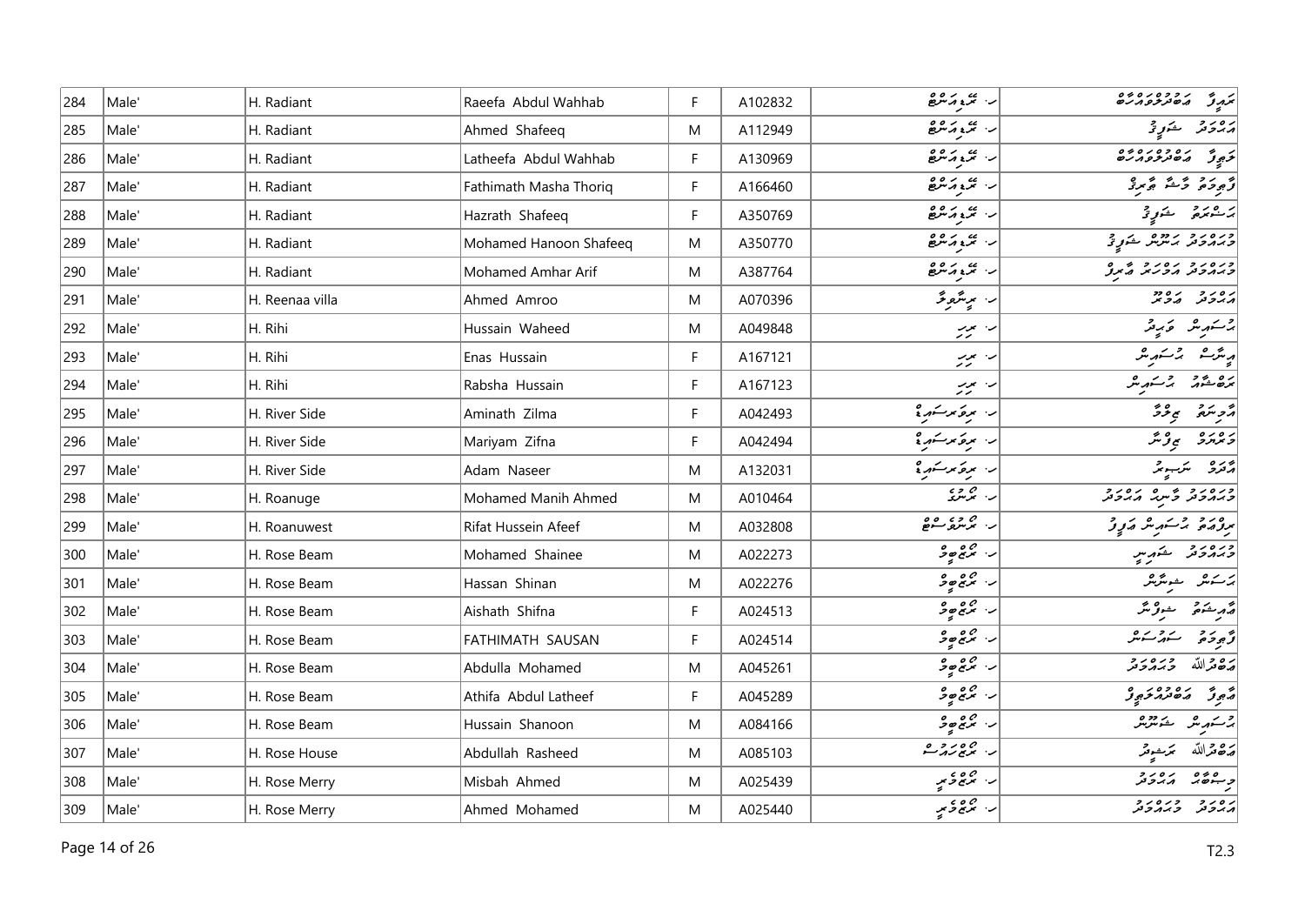| 310 | Male' | H. Rose Merry    | Adam Miqdhad         | M         | A129058 | ر، گوڻ ئاسي                             | پر ده ده و در د                      |
|-----|-------|------------------|----------------------|-----------|---------|-----------------------------------------|--------------------------------------|
| 311 | Male' | H. Rose Merry    | Umaish Ahmed         | M         | A153493 | ر، گروغ مړ                              | وكرمث ورود                           |
| 312 | Male' | H. Rose Merry    | Mohamed Mifthah      | ${\sf M}$ | A154739 | 555.                                    | ورەرو دوم                            |
| 313 | Male' | H. Rose Merry    | Aishath Ifasha       | F         | A307904 | ر. چوځ په                               | أقدم شكاهم وترشكه                    |
| 314 | Male' | H. Rose Merry    | Ismail Raidh Ahmed   | M         | A370383 | ر، مرج و بر<br>ر، مرج و بر              | ת בכתב ימדי הברב                     |
| 315 | Male' | H. Sakeena Villa | Aminath Riyaz        | F         | A035641 | ر، سەيدىنىمۇقە                          | הכיתו תואים                          |
| 316 | Male' | H. Sakeena Villa | Sakeena Abdul Rahman | F         | A035642 | ر. سەر ئىگەنج                           | COLOROS CON CA                       |
| 317 | Male' | H. Sakeena Villa | Adam Ali             | ${\sf M}$ | A035643 | ر. سەر ئىرىدۇ                           | أرمزد أياسي                          |
| 318 | Male' | H. Sakeena Villa | Aishath Inaya        | F         | A067640 | ر. سەر ئىگروگە                          | ومرشوم وشر                           |
| 319 | Male' | H. Sakeena Villa | Mohamed Athif        | M         | A079172 | ر. سەرپەتلىرىگە                         | ورور و و و                           |
| 320 | Male' | H. Sakeena Villa | Hawwa Irasha Adam    | F         | A091853 | سەر مىتروڭر                             | رەپ رېمىش بردە                       |
| 321 | Male' | H. Sakeena Villa | Aiman Adam           | M         | A101810 | ر، سكي <sub>م</sub> مت <sub>ك</sub> وتخ | أتهرئه المترد                        |
| 322 | Male' | H. Sakeena Villa | Mohamed Maaiz Moosa  | M         | A102033 | ر، سەر ئىگرونژ                          | כנסג כ"ק ב"ב "ב"                     |
| 323 | Male' | H. Sakeena Villa | Ifasha Adam          | F         | A113156 | ر. سەر ئىگەنج                           | أمروَّ شَدَّ أَمَرُ مِنْ             |
| 324 | Male' | H. Shafeequge    | Mohamed Shafeegu     | ${\sf M}$ | A007373 | ر، ڪورچي                                | ورەر دېم شرې                         |
| 325 | Male' | H. Shafeequge    | Safiyya Shafeeq      | F         | A026317 | ر، ڪورِ پي                              | ښوږمگر ځوړتی                         |
| 326 | Male' | H. Shafeequge    | Fathimath Shafeeq    | F         | A032823 | ر. ڪورچ و                               | توجوخو شريده                         |
| 327 | Male' | H. Shafeequge    | Hussain Shafeeq      | M         | A039176 | ر. ڪورچ و                               | چرىكى ھەرپى                          |
| 328 | Male' | H. Shafeequge    | Ibrahim Shafeeq      | M         | A041105 | ر. ڪوڻيءَ                               | رەپرىر شرې                           |
| 329 | Male' | H. Shafeequge    | Hassan Shafeeq       | M         | A045475 | ر. ڪوڻيءَ                               | ر<br>رايز سند سندر په ک              |
| 330 | Male' | H. Shafeequge    | Ali Shafeeg          | ${\sf M}$ | A053049 | ر، ڪورچءَ                               | أَمَرِ جَنَ اللَّهِ فَيَ             |
| 331 | Male' | H. Shafeequge    | Aishath Shafeeg      | F         | A054121 | ر. ڪوڻيءَ                               | أمار مشاهر المسكورة                  |
| 332 | Male' | H. Shafeequge    | Mariam Shafeeg       | F         | A056022 | ر. ڪوڻيءَ                               | رەرە ھەرپى                           |
| 333 | Male' | H. Shafeequge    | Ishag Shafeeg        | ${\sf M}$ | A068456 | ر، ڪورچ و                               | پرسشتر تحقیقی شخصی تح                |
| 334 | Male' | H. Shafeequge    | Ismail Shafeeg       | M         | A085516 | ر. ڪروچءَ                               | ر عروم پر دارد.<br>ابر عروم پر مشرور |
| 335 | Male' | H. Shafeequge    | Abdulla Shafeeg      | ${\sf M}$ | A097229 | ر. ڪوڻيءَ                               | رەت <sub>م</sub> اللە خىرىتى         |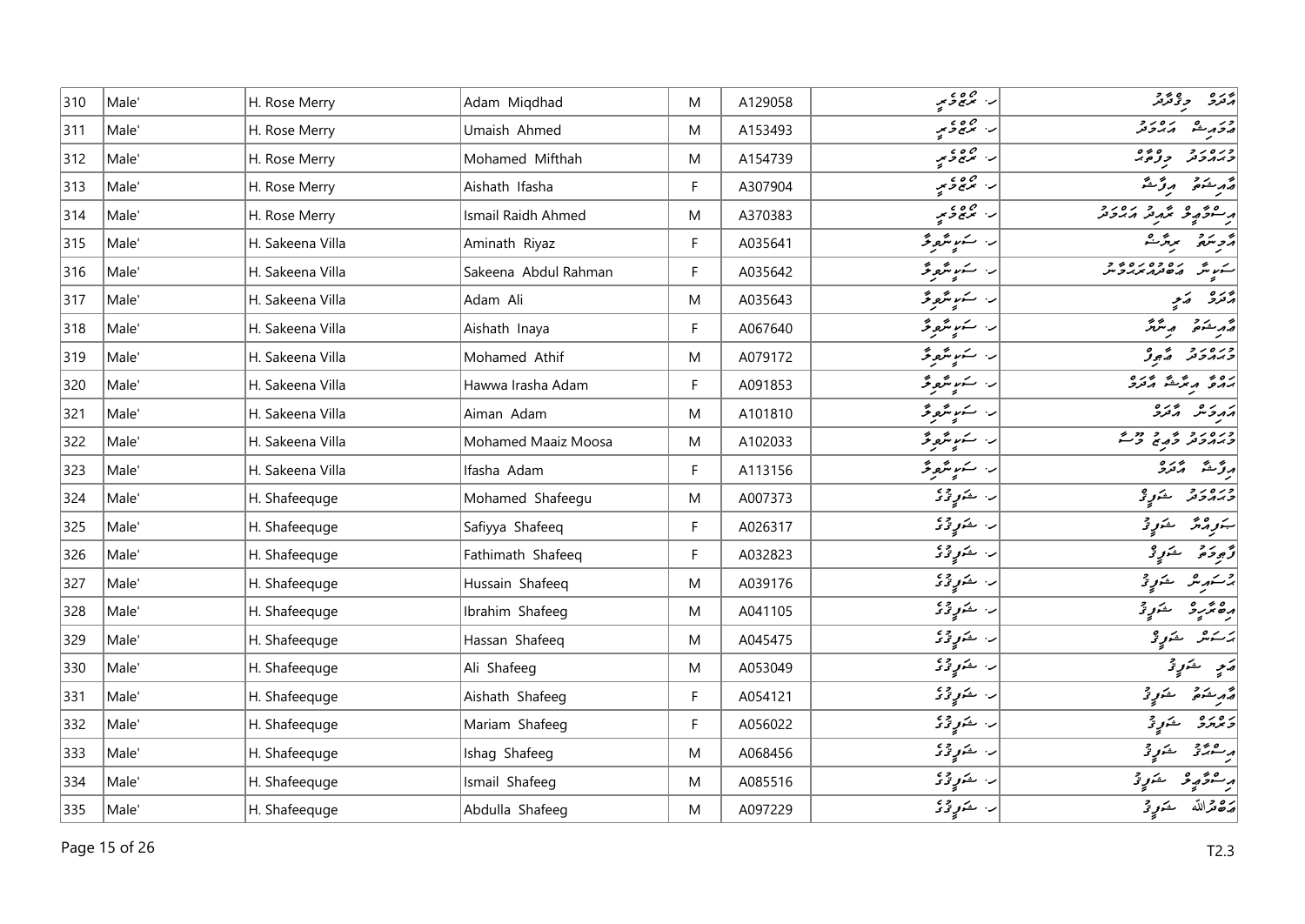| 336 | Male' | H. Shafeequge    | Mohamed Raiq Hassan Shafeeq  | M  | A125277 | ر. ڪوپري                                                                                                                                                                                                                                                                                                                                                                                                                   | ورەرو بۇرۇ بۇسكى خۇرگە                                    |
|-----|-------|------------------|------------------------------|----|---------|----------------------------------------------------------------------------------------------------------------------------------------------------------------------------------------------------------------------------------------------------------------------------------------------------------------------------------------------------------------------------------------------------------------------------|-----------------------------------------------------------|
| 337 | Male' | H. Shafeequge    | Rajih Umar Maruzana Modesto  | M  | A146260 | $\left  \begin{array}{ccc} \sqrt{2} & \sqrt{2} & \sqrt{2} & \sqrt{2} & \sqrt{2} & \sqrt{2} & \sqrt{2} & \sqrt{2} & \sqrt{2} & \sqrt{2} & \sqrt{2} & \sqrt{2} & \sqrt{2} & \sqrt{2} & \sqrt{2} & \sqrt{2} & \sqrt{2} & \sqrt{2} & \sqrt{2} & \sqrt{2} & \sqrt{2} & \sqrt{2} & \sqrt{2} & \sqrt{2} & \sqrt{2} & \sqrt{2} & \sqrt{2} & \sqrt{2} & \sqrt{2} & \sqrt{2} & \sqrt{2} & \sqrt{2} & \sqrt{2} & \sqrt{2} & \sqrt{2}$ | ים כנכי הכנים ה<br>תובה הכת כתבית כניים                   |
| 338 | Male' | H. Shafeequge    | Khadeeja Raya Hassan Shafeeq | F  | A161247 | $\left  \begin{array}{cc} \sqrt{2} & \sqrt{2} & \sqrt{2} \ & \sqrt{2} & \sqrt{2} \ \sqrt{2} & \sqrt{2} & \sqrt{2} \ \sqrt{2} & \sqrt{2} & \sqrt{2} \ \sqrt{2} & \sqrt{2} & \sqrt{2} \ \sqrt{2} & \sqrt{2} & \sqrt{2} \ \sqrt{2} & \sqrt{2} & \sqrt{2} \ \sqrt{2} & \sqrt{2} & \sqrt{2} \ \sqrt{2} & \sqrt{2} & \sqrt{2} \ \sqrt{2} & \sqrt{2} & \sqrt{2} \ \sqrt{2} & \sqrt{2} & \sqrt{2} \ \sqrt{2} & \sqrt{2} & \sqrt{2$ | زَيْرِيَّ الْمُرَّدُ بْرَسَاسٌ جَارٍ وَ                   |
| 339 | Male' | H. Shafeequge    | Ahmed Uwais Shafeeq          | M  | A340825 | ر. ڪوپوڻو                                                                                                                                                                                                                                                                                                                                                                                                                  | ړه د د ډېر د شړی                                          |
| 340 | Male' | H. Shell Pink    | Neeziya Ibrahim              | F  | A039208 | ر. ڪوپريري                                                                                                                                                                                                                                                                                                                                                                                                                 | سربر مه مشرد                                              |
| 341 | Male' | H. Shell Pink    | Hussain Nauhad               | M  | A039233 | ر. ئىگروپرىر                                                                                                                                                                                                                                                                                                                                                                                                               | ا چرک میں مقابل ہونے ہے۔<br>ایر سکور میں متعدد متعدد اللہ |
| 342 | Male' | H. Shell Pink    | Ibrahim Manik                | M  | A039511 | ر. ئىنگە ئۇيەتلەر                                                                                                                                                                                                                                                                                                                                                                                                          | ە ھەمئە يەدىجە سرىدا<br>م                                 |
| 343 | Male' | H. Shell Pink    | Mariyam Nisha                | F  | A040276 | ر. ڪوپر عرم                                                                                                                                                                                                                                                                                                                                                                                                                | ترەرە سرىنگە                                              |
| 344 | Male' | H. Shell Pink    | Ismail Nahid                 | M  | A041389 | ر. ڪوپر عرم                                                                                                                                                                                                                                                                                                                                                                                                                | بر شۇ پەيۋ                                                |
| 345 | Male' | H. Shell Pink    | Ali Nisham                   | M  | A064480 | ر. ئىگروپرىر                                                                                                                                                                                                                                                                                                                                                                                                               | پر سرے پر قرم                                             |
| 346 | Male' | H. Shell Pink    | Ahmed Ibrahim                | M  | A112427 | ر. ڪوپريوري                                                                                                                                                                                                                                                                                                                                                                                                                | رەرو رەمۇرو                                               |
| 347 | Male' | H. Shell Pink    | Fathimath Nazza              | F  | A125267 | ر. ڪوپريري                                                                                                                                                                                                                                                                                                                                                                                                                 | تورد رەپر                                                 |
| 348 | Male' | H. Shell Pink    | Mohamed Faizan Faiz          | M  | A329037 | ر. ڪوپريوري                                                                                                                                                                                                                                                                                                                                                                                                                | ورەرو زېرغ مر ژېر                                         |
| 349 | Male' | H. Shortail      | Shameema Ahmed               | F  | A068356 | ر. شەھۇ                                                                                                                                                                                                                                                                                                                                                                                                                    | شَوِرِ دَيْرَتْر                                          |
| 350 | Male' | H. Sindha        | Hafeeza Ahmed                | F  | A059291 |                                                                                                                                                                                                                                                                                                                                                                                                                            | برَوٍ يُو برە رو                                          |
| 351 | Male' | H. Sindha        | Latheefa Ahmed               | F  | A217093 | ر. سەنئەتە                                                                                                                                                                                                                                                                                                                                                                                                                 | كجموق كالاجراح                                            |
| 352 | Male' | H. Sortail Villa | Mohamed Naseer               | M  | A000229 | ر. سىھۇە ئۇ                                                                                                                                                                                                                                                                                                                                                                                                                | ورەرو ئرىبوتر                                             |
| 353 | Male' | H. Sortail Villa | Ibrahim Naseer               | M  | A012855 | ر. من قوم و گ                                                                                                                                                                                                                                                                                                                                                                                                              | أرە ئۆر ئەسىسىر                                           |
| 354 | Male' | H. Sortail Villa | Abidha Ahmed                 | F  | A061241 | م عدد محمد محمد محمد<br>مستقطع محمد محمد                                                                                                                                                                                                                                                                                                                                                                                   | أوه مدور                                                  |
| 355 | Male' | H. Sortail Villa | Mohamed Naeem                | M  | A076147 | ر. شود دورگ                                                                                                                                                                                                                                                                                                                                                                                                                | ورەر د سمبرو                                              |
| 356 | Male' | H. Sortail Villa | Ahudha Ibrahim               | F  | A078164 | ر. سوء و و و و                                                                                                                                                                                                                                                                                                                                                                                                             | أربرقر المصمر والمحمد                                     |
| 357 | Male' | H. Sortail Villa | Naila Mohamed                | F  | A105550 | ر. سعود و گر                                                                                                                                                                                                                                                                                                                                                                                                               | أشمر تخصيص ويره و                                         |
| 358 | Male' | H. Sortail Villa | Shara Hussain                | F  | A106668 | مەن ئەرگە<br>سىۋىم ئى                                                                                                                                                                                                                                                                                                                                                                                                      | شَرَبْتُر بِرْسَهِ بِرْ                                   |
| 359 | Male' | H. Sortail Villa | Amsooda                      | F  | A131184 | م عدد محمد محمد المحمد السياسي.<br>مستوفي محمد مر                                                                                                                                                                                                                                                                                                                                                                          | بر ٥ دور.<br>در 9 سونتر                                   |
| 360 | Male' | H. Sortail Villa | Hidhayath Ibrahim            | F  | A132532 | مەم قومۇ                                                                                                                                                                                                                                                                                                                                                                                                                   | ر وگرور و<br>ە ھەترىرى                                    |
| 361 | Male' | H. Sortail Villa | Hudhaa Ibrahim               | F. | A132533 | ر. شەھ ۋە بۇ                                                                                                                                                                                                                                                                                                                                                                                                               | جعد معتقب ح                                               |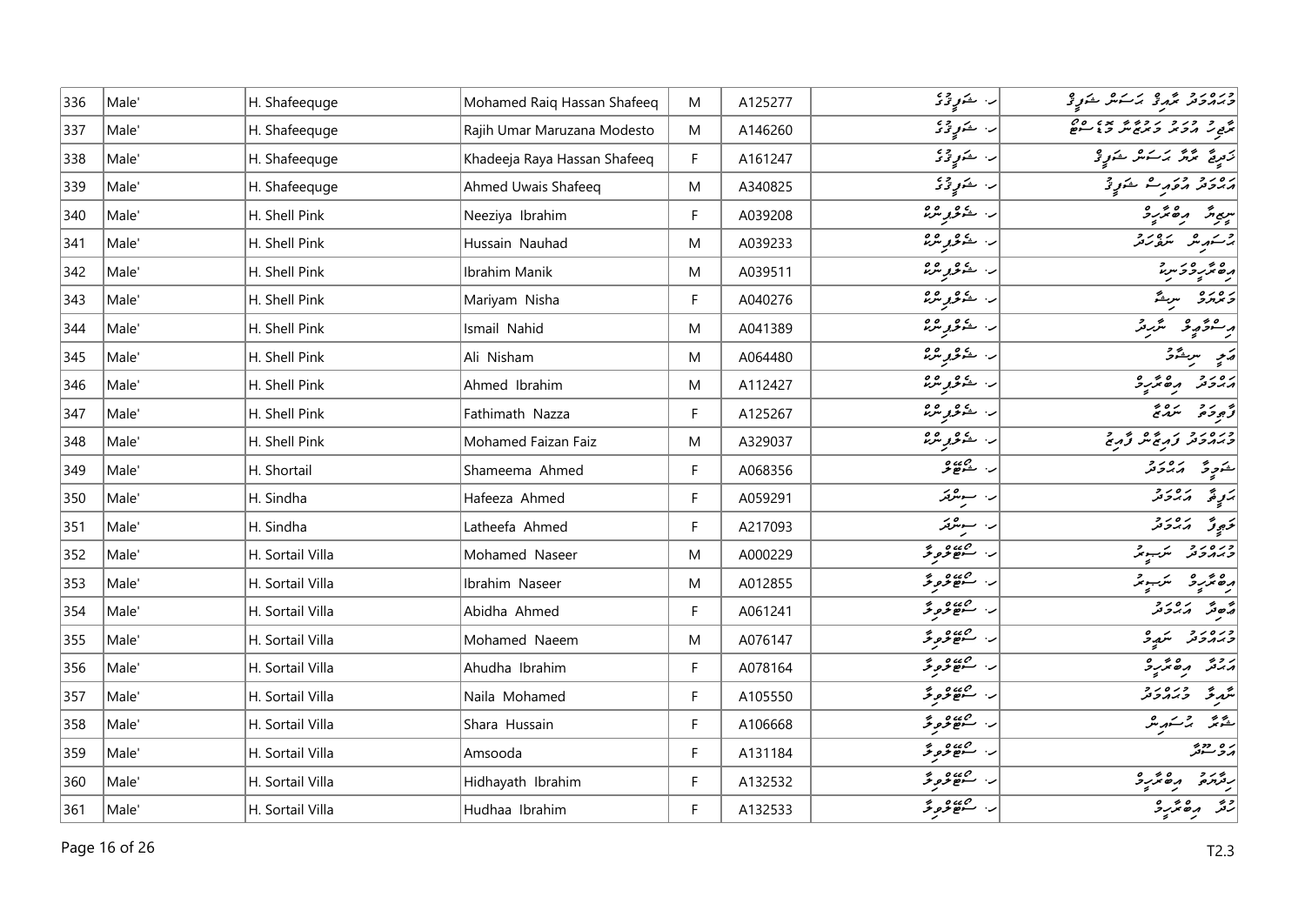| 362 | Male' | H. Sortail Villa   | Ahmed Maash           | M           | A167024 | ر. سىھۇھ <sub>ۇ</sub> ئە  | رەر درمۇ                                   |
|-----|-------|--------------------|-----------------------|-------------|---------|---------------------------|--------------------------------------------|
| 363 | Male' | H. Sortail Villa   | Mariyam Maeesha       | F           | A167026 | را جمعة و و و گ           | ر ه پر ه<br>تر <i>پر</i> بر ژ<br>كركم مشكر |
| 364 | Male' | H. Sortail Villa   | Shadha Ibrahim        | $\mathsf F$ | A382879 | ر. سىھۇەرگە               | شكر رەمزر                                  |
| 365 | Male' | H. Suvaasaa Villa  | Mariyam Hameeda       | F           | A000412 | ر. رقمۇشگەرگە             | ر ه ر ه<br><del>ر</del> بربرگ<br>برَرٍ قُر |
| 366 | Male' | H. Suvaasaa Villa  | Fathimath Riznee      | F           | A000450 | ر. سۇرگەرگە               | ۇ بو ئەم<br>ىرىتج بىر                      |
| 367 | Male' | H. Suvaasaa Villa  | AMINATH RISHMY        | F           | A000451 | ر. سۇرگەرۇ                | أأترسكم الترسطاني                          |
| 368 | Male' | H. Suvaasaa Villa  | Aishath Shaheena      | F           | A010210 | ر. سۇڭ ش <sub>ەر</sub> ىخ | ۇرىشكى ئىگرىگە                             |
| 369 | Male' | H. Suvaasaa Villa  | Mohamed Hameed        | M           | A034356 | ر. سۇم ئىمرۇ              | כנסנכ בבי                                  |
| 370 | Male' | H. Suvaasaa Villa  | Adam Samsad           | M           | A045589 | ر. سۇرگەرگە               | ەرە بەھ ھەر                                |
| 371 | Male' | H. Suvaasaa Villa  | Aminath Hameeda       | F           | A048063 | ر. سۇقسۇمۇ                | ړې سره پرېږ تر                             |
| 372 | Male' | H. Suvaasaa Villa  | Hussain Hameed        | M           | A048871 | ر. سۇم ئىستورگە           |                                            |
| 373 | Male' | H. Suvaasaa Villa  | Arifa Mohamed Ibrahim | $\mathsf F$ | A053731 | ر. سۇرگەرۇ                |                                            |
| 374 | Male' | H. Suvaasaa Villa  | Fauziyya Mohamed      | F           | A053732 | ر. سۇڭسۇرۇ                | נגים כנסנים<br>נגים הלי המהכת              |
| 375 | Male' | H. Suvaasaa Villa  | Ahmed Hameed          | M           | A096818 | ر. سۇرگەرگە               | ړه ده پروتر                                |
| 376 | Male' | H. Suvaasaa Villa  | Mohamed Saroof Adam   | M           | A337419 | ر. سۇم ئىستورگە           | כנסגב גדם שגם<br>כגתכת — יצג תתכ           |
| 377 | Male' | H. Suvaasaa Villa  | Ali Hisham Fahmy      | M           | A338638 | ر. سۇرگەرگە               | ړې برختو زرې                               |
| 378 | Male' | H. Suvaasaa Villa  | Mohamed Yaniu Zaeem   | M           | A349398 | ر. سۇم ئىمو ئ             | ورورو وسره نمده                            |
| 379 | Male' | H. Suvaasaa Villa  | Fathimath Yumna Zaeem | F           | A349401 | ر. سۇرگىمۇ ئۇ             | توجد ووه بمده                              |
| 380 | Male' | H. Suvaasaa Villa  | Aishath Hamna Hameed  | F           | A353383 | ر. سۇڭ شەرۇ               | و المستقر المستقر المستحديد                |
| 381 | Male' | H. Thandiraiymaage | Ameen Faisal          | M           | A053837 | ر په کارونوی              | كالمحي توالا وكالمستكفر                    |
| 382 | Male' | H. Thandiraiymaage | Aishath Azleena Ameen | $\mathsf F$ | A059233 | ر په کارو لره وي          | وأرجنتم وعرج ويتر وكرم                     |
| 383 | Male' | H. Thandiraiymaage | Mariyam Ameen         | F           | A154610 | ر. ەسرىم دەپ              | دەرە مەرھ                                  |
| 384 | Male' | H. Thandiraiymaage | Mohamed Ameen         | M           | A154611 | ر که سومره وه و           | ورەرو كەچىگ                                |
| 385 | Male' | H. Threeklight     | Aishath Shifla        | F           | A055141 | ر ، مح پر نام تر ہر ھ     | و د شوه شوره د<br>د د شوه شوره د           |
| 386 | Male' | H. Threeklight     | Moosa Manik           | M           | A062250 | ر و مړينو کره             | أوسنوسره                                   |
| 387 | Male' | H. Threeklight     | Aminath Shahula       | F           | A065071 | ر و مړينو کړه             | أروبترة المشررة                            |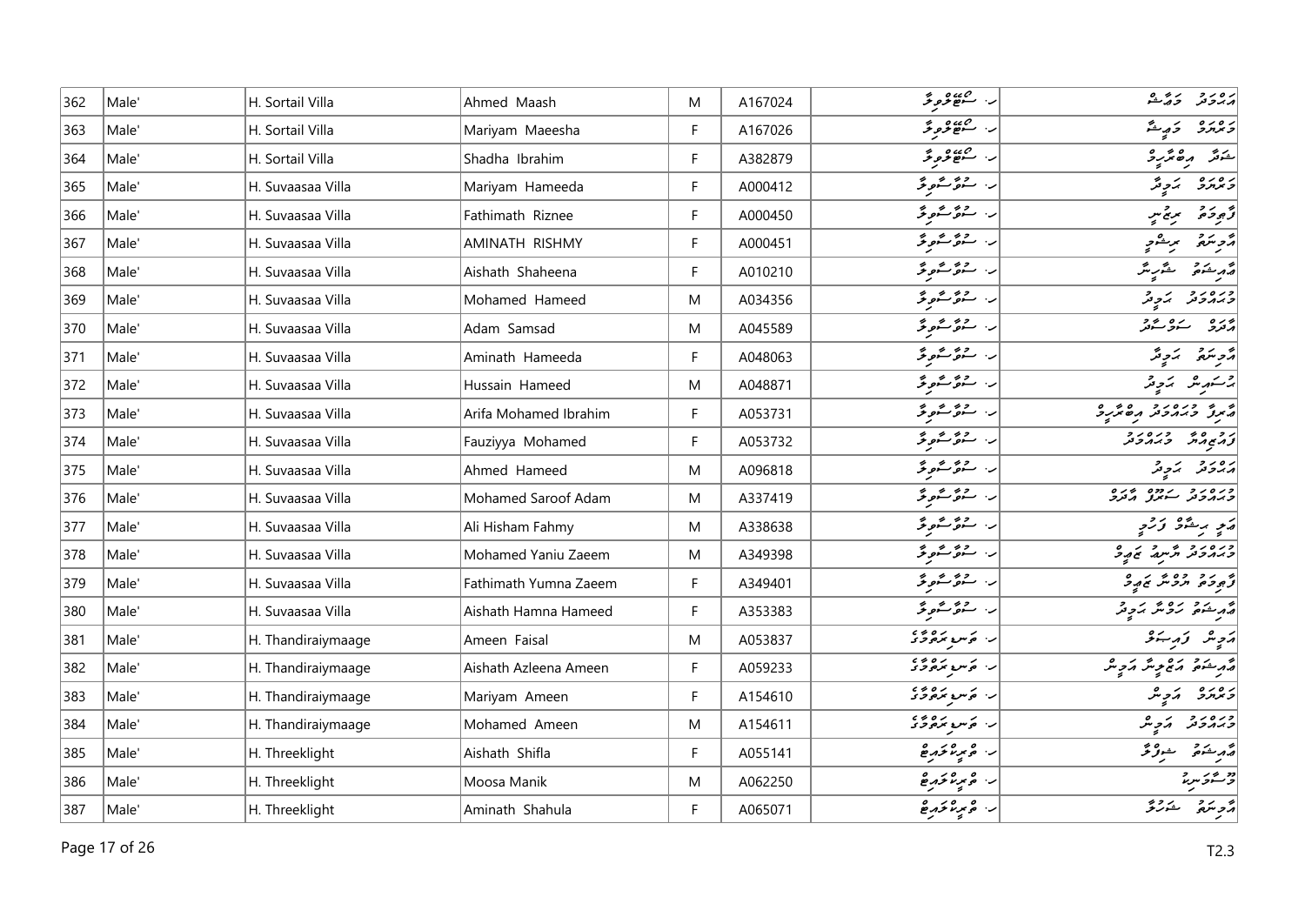| 388 | Male' | H. Threeklight | Ahmed Shifaz                      | M           | A065072 | ر ، می پر با خرم ه | پره پر په مورځ تنې<br>  پر پر پر په مورځ تنې                                                         |
|-----|-------|----------------|-----------------------------------|-------------|---------|--------------------|------------------------------------------------------------------------------------------------------|
| 389 | Male' | H. Threeklight | Mariyam Shazla                    | F           | A065073 | ر و مرغ ځه و       | رەرە شەھۇ                                                                                            |
| 390 | Male' | H. Threeklight | Mohamed Shifah                    | M           | A065074 | ر و مرغ ځه و       | ورەرو جوگر                                                                                           |
| 391 | Male' | H. Threeklight | Ali Samah                         | M           | A114237 | ر ، ۇبرىئورۇ       | پر په سنڌي                                                                                           |
| 392 | Male' | H. Threeklight | Aishath Dhaniya Mohamed<br>Shifah | F           | A342371 | ~ ، هو پر مؤمر ره  | ه مشوه ترسر ورور و شور و                                                                             |
| 393 | Male' | H. Threeklight | Aishath Yaania Khaleel            | F           | A344104 | ر ، ۇبرىئومۇ       | و الله عنده الله الله الله عليه الله عليه الله عليه الله عليه الله عليه الله عليه الله عليه الله علي |
| 394 | Male' | H. Thuhufaa    | Ibrahim Zaki Adam                 | M           | A033210 | ر. وەبى            | ת שית כי זי היה כ                                                                                    |
| 395 | Male' | H. Thuhufaa    | Aishath Eeman Zaki                | F           | A047277 | ر. چەرىچ           | مەر ئىكى مەڭ ئى ئ                                                                                    |
| 396 | Male' | H. Thuhufaa    | Mariyam Amaany Zaki               | $\mathsf F$ | A132994 | ر. چەرىچ           | و مرده رژه پر نم                                                                                     |
| 397 | Male' | H. Thuhufaa    | Fathmath Eenaas Zaki              | F.          | A137874 | ر. چەرىچ           | ودرد په شو پې                                                                                        |
| 398 | Male' | H. Thuhufaa    | Mohamed Arusham Zaki              | M           | A331729 | ر. وەپ             |                                                                                                      |
| 399 | Male' | H. Thuhufaa    | Ahmed Alson Zaki                  | M           | A339938 | ر. وەپى            | رەرد روسەر ت                                                                                         |
| 400 | Male' | H. Thuvaru     | Aishath Ahmed Shakoor             | F           | A027838 | ر . ور و           | د درود ده ده درود و<br>د کم شوی د بروتر شونامر                                                       |
| 401 | Male' | H. Thuvaru     | Abdulla Ali                       | M           | A039286 | ر په در د          | رە داللە كەمچە                                                                                       |
| 402 | Male' | H. Thuvaru     | Aminath Asrar                     | F           | A039689 | ر . ور و           | ה ביתו ה ביתוב                                                                                       |
| 403 | Male' | H. Thuvaru     | Hawwa Mohamed Gasim               | F.          | A039699 | ر، نوع بر          | رە پە دىرەردە سەر                                                                                    |
| 404 | Male' | H. Thuvaru     | Fathmath Maimoona                 | F           | A151036 | ر . ور و           | و ده دوسر                                                                                            |
| 405 | Male' | H. Thuvaru     | <b>Ahmed Shahid Muizz</b>         | M           | A157169 | ر په در د          | גפנד באתי לגמר                                                                                       |
| 406 | Male' | H. Thuvaru     | Mariyam Inayath Ubaidulla         | $\mathsf F$ | A326971 | ر ورو              | روره مشرو وحدوالله                                                                                   |
| 407 | Male' | H. Thuzlaa     | Aishath Nishar                    | F           | A001648 | ر. چې بخه          | أقهر مشكرة المستور المحمد                                                                            |
| 408 | Male' | H. Thuzlaa     | Ibrahim Nishar                    | M           | A054143 | ر. چې بخه          | رەپرى <sub>ر</sub><br>مەنبەر س                                                                       |
| 409 | Male' | H. Thuzlaa     | Fathmath Nishar                   | F           | A076137 | ر. چې بخ           | وتمودة الرائية                                                                                       |
| 410 | Male' | H. Thuzlaa     | Yoosuf Nishar                     | M           | A096698 | ر. ءوء پُو         | دو وه<br>ترسونو سریشونو                                                                              |
| 411 | Male' | H. Thuzlaa     | Khadeeja Nishar                   | F           | A151275 | ر، حوي تژ          | زَمِرِيحٌ سَرِيشٌ مِنْ                                                                               |
| 412 | Male' | H. Thuzlaa     | Shameema Abdul Rahman             | F           | A155806 | ر. ءوء پُو         | لشورة م201000000                                                                                     |
|     |       |                |                                   |             |         |                    |                                                                                                      |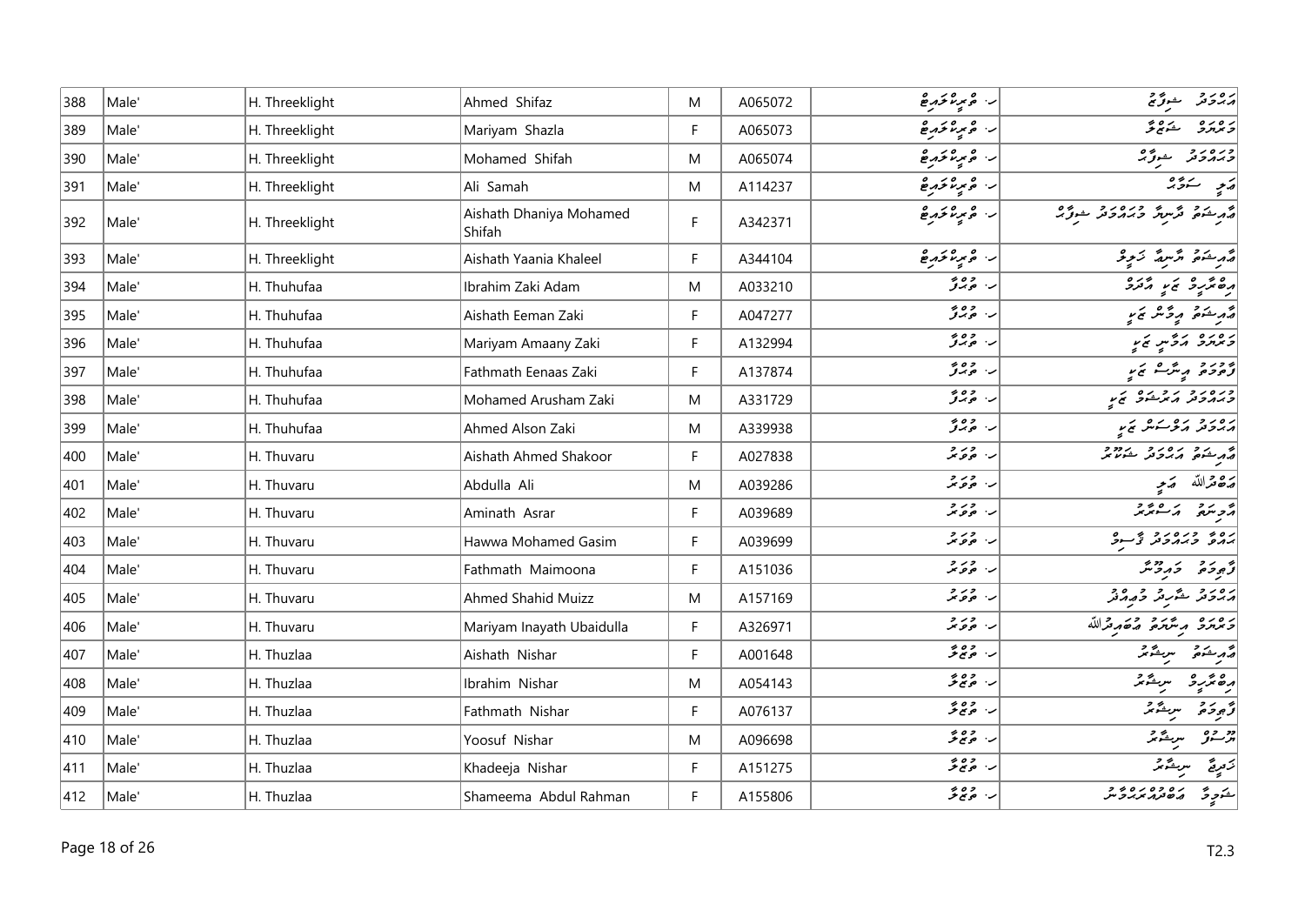| 413 | Male' | H. Udhares Villa | Aminath Fariyal       | F           | A025667 |                                | أقرحتم وسرقم                                                          |
|-----|-------|------------------|-----------------------|-------------|---------|--------------------------------|-----------------------------------------------------------------------|
| 414 | Male' | H. Udhares Villa | Faheema               | F           | A034192 |                                | ى ئەرچ<br>كىمىيەتى                                                    |
| 415 | Male' | H. Udhares Villa | Khadeeja Abdul Rahman | F           | A037125 |                                | ر ٥ ر ٥ ر ٥ ر و و<br>پر ه تو پر بر بر بر<br>نزىرىچ                    |
| 416 | Male' | H. Udhares Villa | Ali Riyaz             | M           | A050598 | ر. جۇ ئەرجىم ئۇ                | أوسمي سرور تبرج                                                       |
| 417 | Male' | H. Udhares Villa | Fathona Abdul Rahman  | F           | A050599 | ر. د تریز شورتخ                | ر په در ره ده ره په د<br>زېږس پره تر پر پر تر س                       |
| 418 | Male' | H. Udhares Villa | Shazla Abdul Rahman   | F           | A050655 |                                | ر ه د ه د ه د ه<br>پره تر پر پر تر س<br>ے تر تر گر                    |
| 419 | Male' | H. Udhares Villa | Ibrahim Fayaz         | ${\sf M}$   | A053129 | ر. د تریز شورتخ                | أرەپۇر ئەر ئەر                                                        |
| 420 | Male' | H. Udhares Villa | Zulaikha Abdul Rahman | $\mathsf F$ | A060845 | ر. جریم شوی                    | ر ه وه ر ه د ه<br>پره تربر تر ش<br>ە ئەرگە<br>ئى                      |
| 421 | Male' | H. Udhares Villa | Mariyam Abdul Rahman  | $\mathsf F$ | A065824 |                                | ر ه و ه ر ه د ه<br>پره تر پر پر تر س<br>ر ه ر ه<br><del>ر</del> بربرگ |
| 422 | Male' | H. Udhares Villa | Mohamed Misbah        | ${\sf M}$   | A124245 |                                | כנסנכ כהיסי                                                           |
| 423 | Male' | H. Udharesge     | Ibrahim Ziyad         | M           | A054365 | ر. همز پر ۵ دی                 | رەتئەر ئىرتىر                                                         |
| 424 | Male' | H. Udharesge     | Hussain Nazim         | M           | A069198 |                                | 2سكەر سىر سىتىنجە                                                     |
| 425 | Male' | H. Udharesge     | Ahmed Riyaz           | M           | A072507 | ر . هر تر شده و پم             | رەرد پەرم                                                             |
| 426 | Male' | H. Udharesge     | Ali Shiham            | M           | A075535 |                                | ړې شرگرو<br>مړينې                                                     |
| 427 | Male' | H. Udharesge     | Aminath Reesham       | F           | A075689 |                                | أأترجم المتحفظ                                                        |
| 428 | Male' | H. Udharesge     | Fathimath Seeniya     | F           | A095035 | ر<br>ر تر <del>ب</del> ر سو .  |                                                                       |
| 429 | Male' | H. Udharesge     | Ismail Shahid         | M           | A112572 | ر . ور ، و ،<br>ر . مرتوبوسوي  | وستوصفه المقرقر                                                       |
| 430 | Male' | H. Udharesge     | Aishath Saamiya       | $\mathsf F$ | A154653 | ر<br>ر تر <del>ب</del> ر سو .  | أقرم شدة وستجرش                                                       |
| 431 | Male' | H. Udharesge     | Hawwa Shehenaz        | F           | A154654 | ر<br>ر تر <del>ب</del> ر سو .  | برەپچ<br>ے <sub>م</sub> محرچ                                          |
| 432 | Male' | H. Udharesge     | Neefeen               | $\mathsf F$ | A352964 |                                | سوپوینگر                                                              |
| 433 | Male' | H. Violet Meed   | Ibrahim Azim          | M           | A022853 | ر و مرکوم د ؟                  | مەھترىرى مەرى                                                         |
| 434 | Male' | H. Violet Meed   | Aishath Roohy Azim    | F           | A309408 | ر که دکھوره                    | وأرشكم مريم ومج                                                       |
| 435 | Male' | H. Violet Meed   | Mohamed Rakin Azim    | M           | A330377 | ر و مرکوم د ؟                  | ورەرو ئرىدىكە ئەنج                                                    |
| 436 | Male' | H. Zaa           | Aminath Shifana       | F           | A036129 | $\stackrel{\circ}{\epsilon}$ . | أترحر سترقته                                                          |
| 437 | Male' | H. Zaa           | Ahmed Nazeeh          | ${\sf M}$   | A054664 | $\stackrel{\circ}{\epsilon}$ . | د و د چې شمې ش                                                        |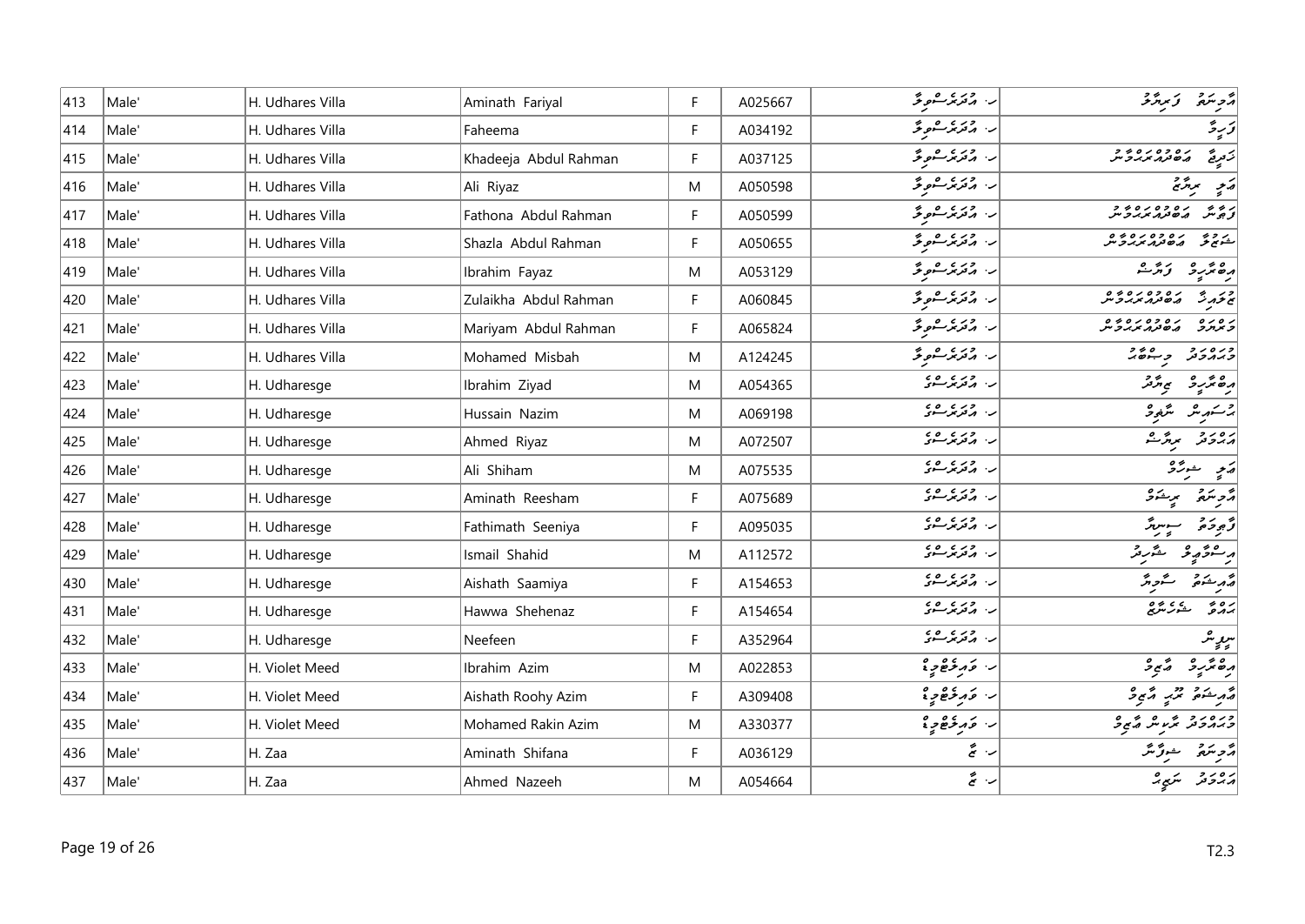## *w7qAn8m? sCw7mRo>u; wEw7mRw;sBo<*

| ' مرمر | 'يئرىثر: |
|--------|----------|
|        |          |
|        |          |
|        |          |

## *w7q9r@w7m> sCw7qHtFoFw7s; mAm=q7 w7qHtFoFw7s;*

| يئرمىش: | $^{\circ}$<br>. سر سر<br>$\cdot$ | $\circ$ $\sim$<br>-- | يئرمثر |
|---------|----------------------------------|----------------------|--------|
|         |                                  |                      |        |
|         |                                  |                      |        |
|         |                                  |                      |        |

| يره | $^{\circ}$ | $\frac{2}{n}$ | $^{\circ}$<br>سرسر. |
|-----|------------|---------------|---------------------|
|     |            |               |                     |
|     |            |               |                     |
|     |            |               |                     |

| ىرتىر: | 。<br>سر سر | .,<br>مرسر |
|--------|------------|------------|
|        |            |            |
|        |            |            |
|        |            |            |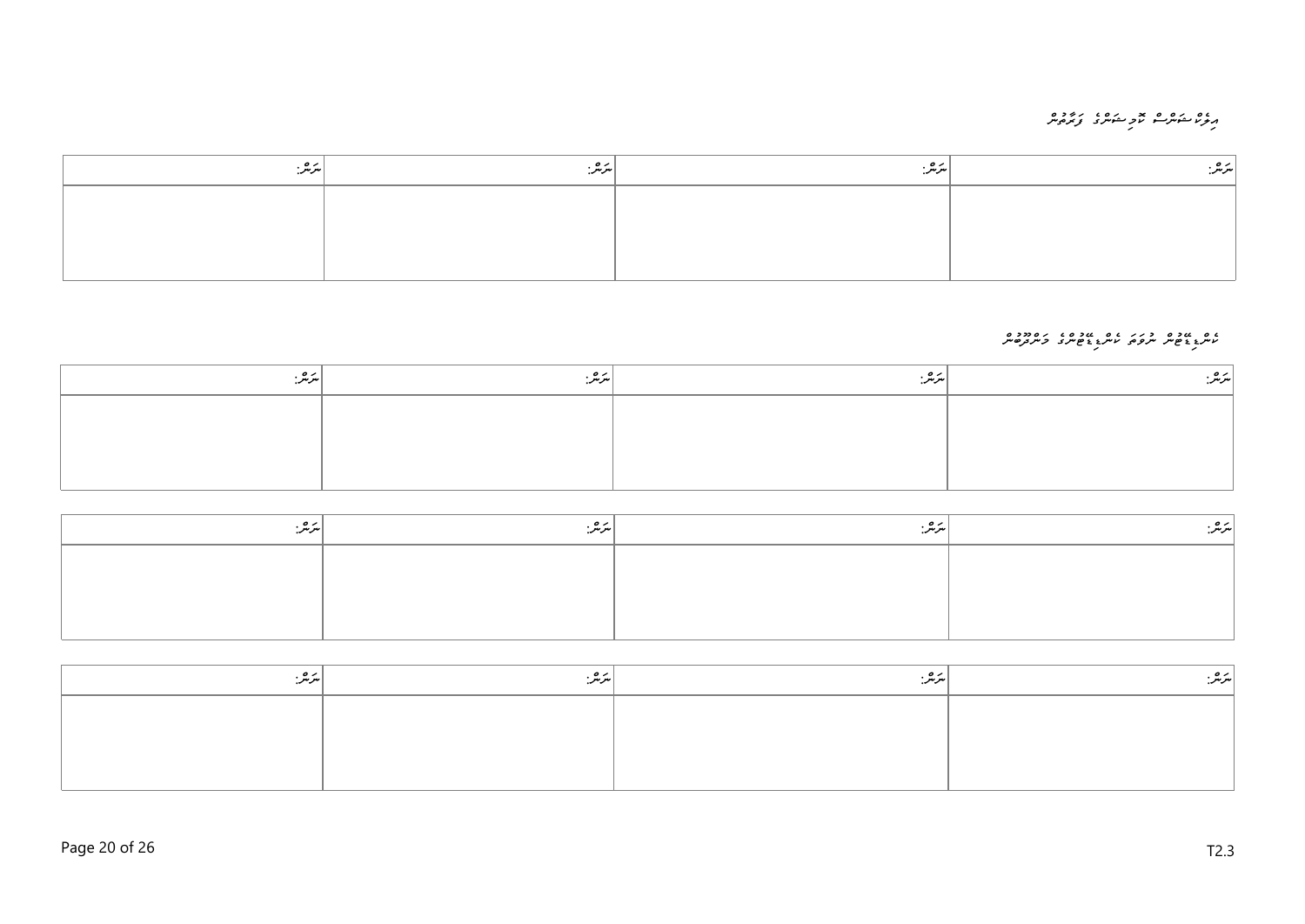| يره. | ο. | ا ير ه |  |
|------|----|--------|--|
|      |    |        |  |
|      |    |        |  |
|      |    |        |  |

| <sup>.</sup> سرسر. |  |
|--------------------|--|
|                    |  |
|                    |  |
|                    |  |

| ىئرىتر. | $\sim$ | ا بر هه. | لىرىش |
|---------|--------|----------|-------|
|         |        |          |       |
|         |        |          |       |
|         |        |          |       |

| 。<br>مرس. | $\overline{\phantom{a}}$<br>مر مىر | ىرىر |
|-----------|------------------------------------|------|
|           |                                    |      |
|           |                                    |      |
|           |                                    |      |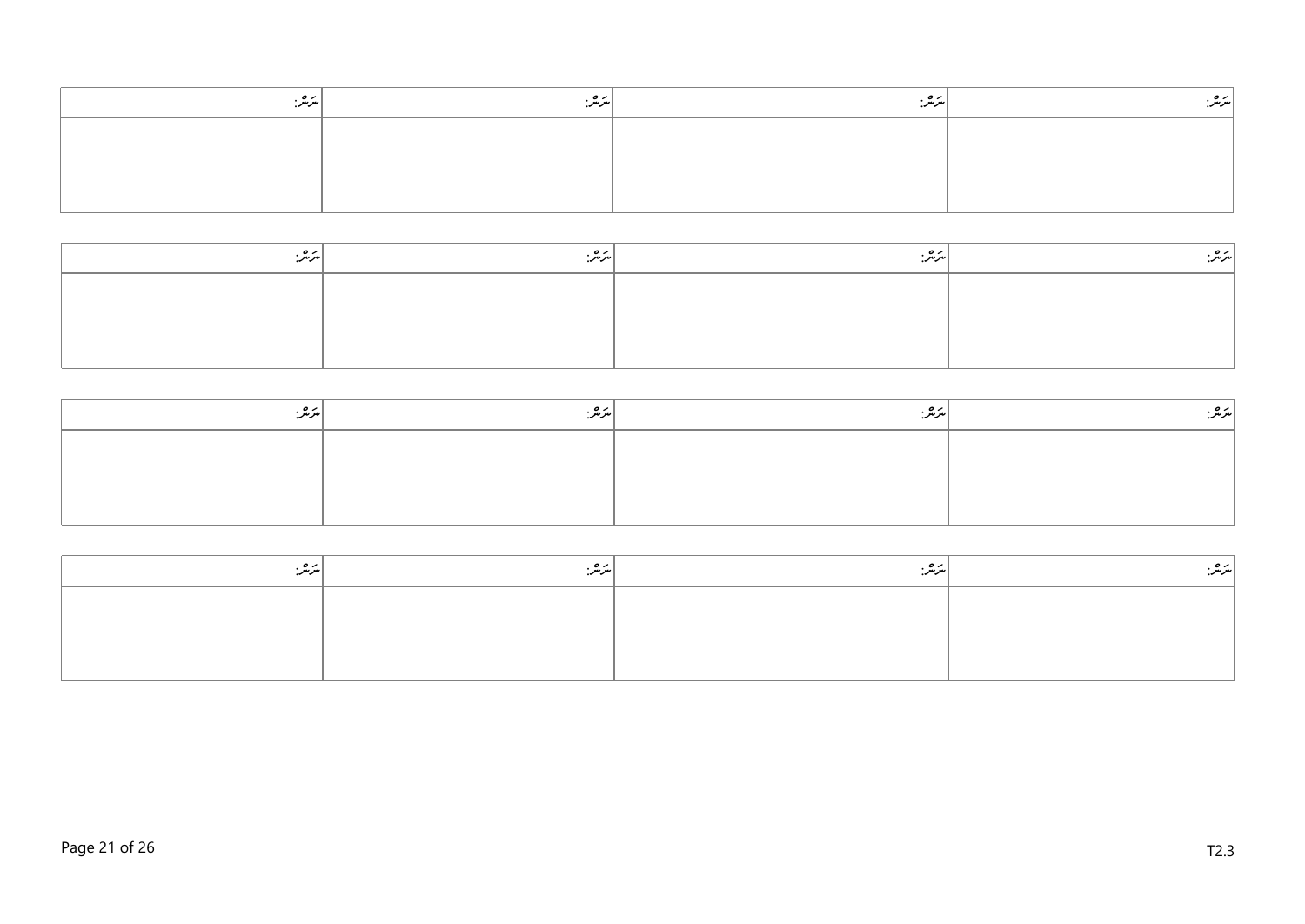| ير هو . | $\overline{\phantom{a}}$ | يرمر | اير هنه. |
|---------|--------------------------|------|----------|
|         |                          |      |          |
|         |                          |      |          |
|         |                          |      |          |

| ىر تىر: | $\circ$ $\sim$<br>" سرسر . | يبرحه | o . |
|---------|----------------------------|-------|-----|
|         |                            |       |     |
|         |                            |       |     |
|         |                            |       |     |

| 'تترنثر: | 。<br>,,,, |  |
|----------|-----------|--|
|          |           |  |
|          |           |  |
|          |           |  |

|  | . ه |
|--|-----|
|  |     |
|  |     |
|  |     |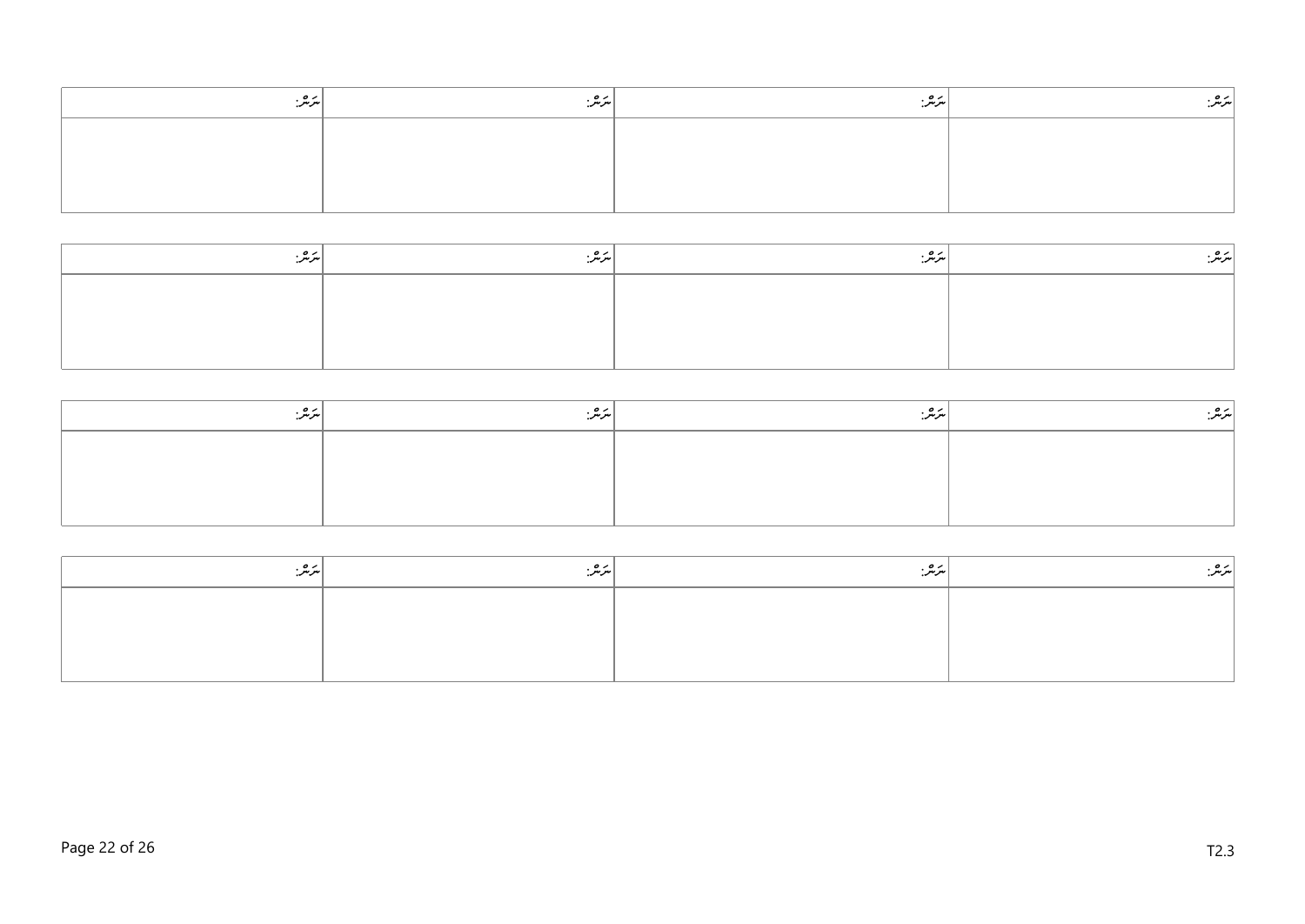| ير هو . | $\overline{\phantom{a}}$ | يرمر | اير هنه. |
|---------|--------------------------|------|----------|
|         |                          |      |          |
|         |                          |      |          |
|         |                          |      |          |

| ىر تىر: | $\circ$ $\sim$<br>" سرسر . | يبرحه | o . |
|---------|----------------------------|-------|-----|
|         |                            |       |     |
|         |                            |       |     |
|         |                            |       |     |

| 'تترنثر: | 。<br>,,,, |  |
|----------|-----------|--|
|          |           |  |
|          |           |  |
|          |           |  |

|  | . ه |
|--|-----|
|  |     |
|  |     |
|  |     |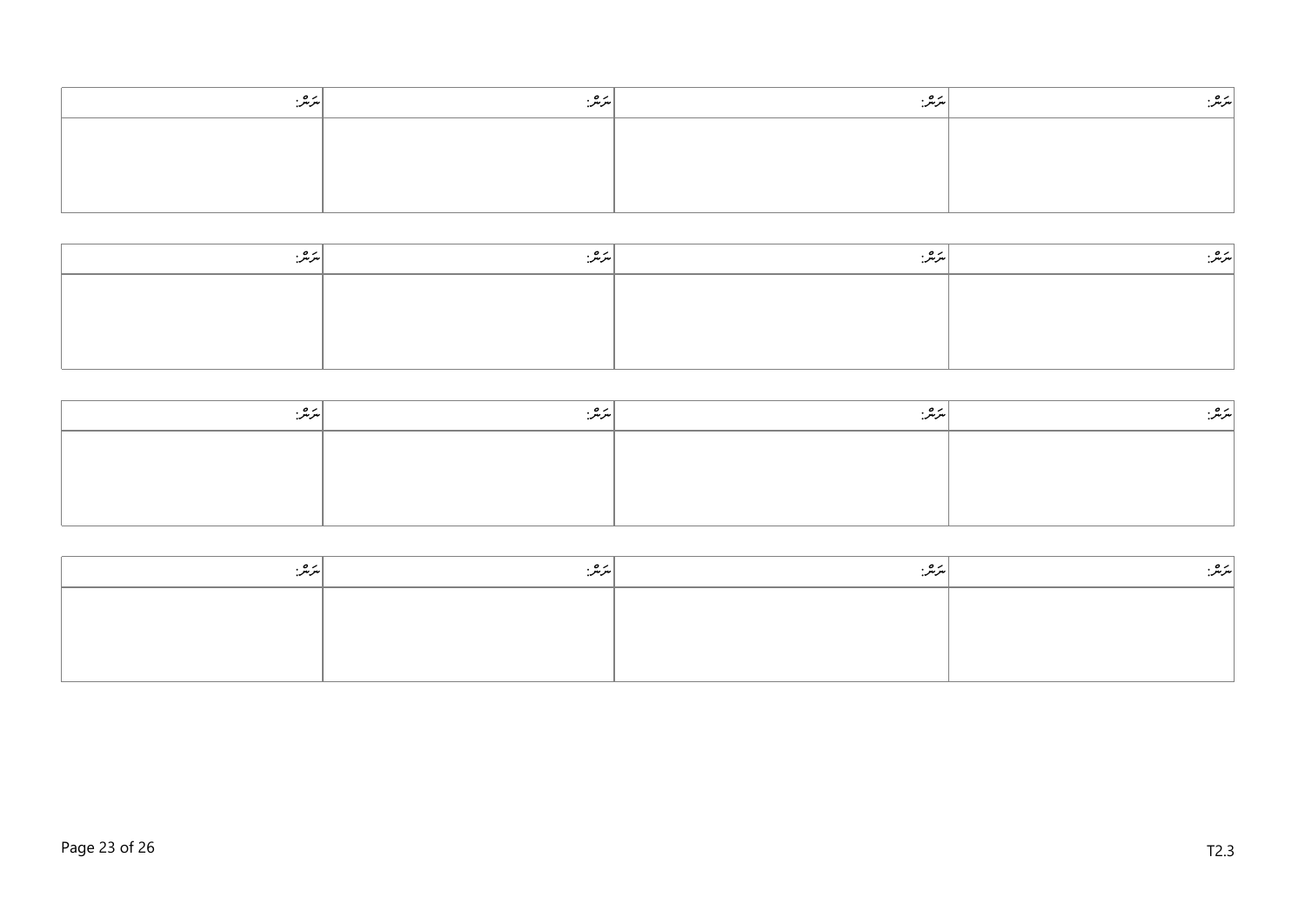| $\cdot$ | 。 | $\frac{\circ}{\cdot}$ | $\sim$<br>سرسر |
|---------|---|-----------------------|----------------|
|         |   |                       |                |
|         |   |                       |                |
|         |   |                       |                |

| يريثن | ' سرسر . |  |
|-------|----------|--|
|       |          |  |
|       |          |  |
|       |          |  |

| بر ه | . ه | $\sim$<br>سرسر |  |
|------|-----|----------------|--|
|      |     |                |  |
|      |     |                |  |
|      |     |                |  |

| 。<br>. س | ىرىىر |  |
|----------|-------|--|
|          |       |  |
|          |       |  |
|          |       |  |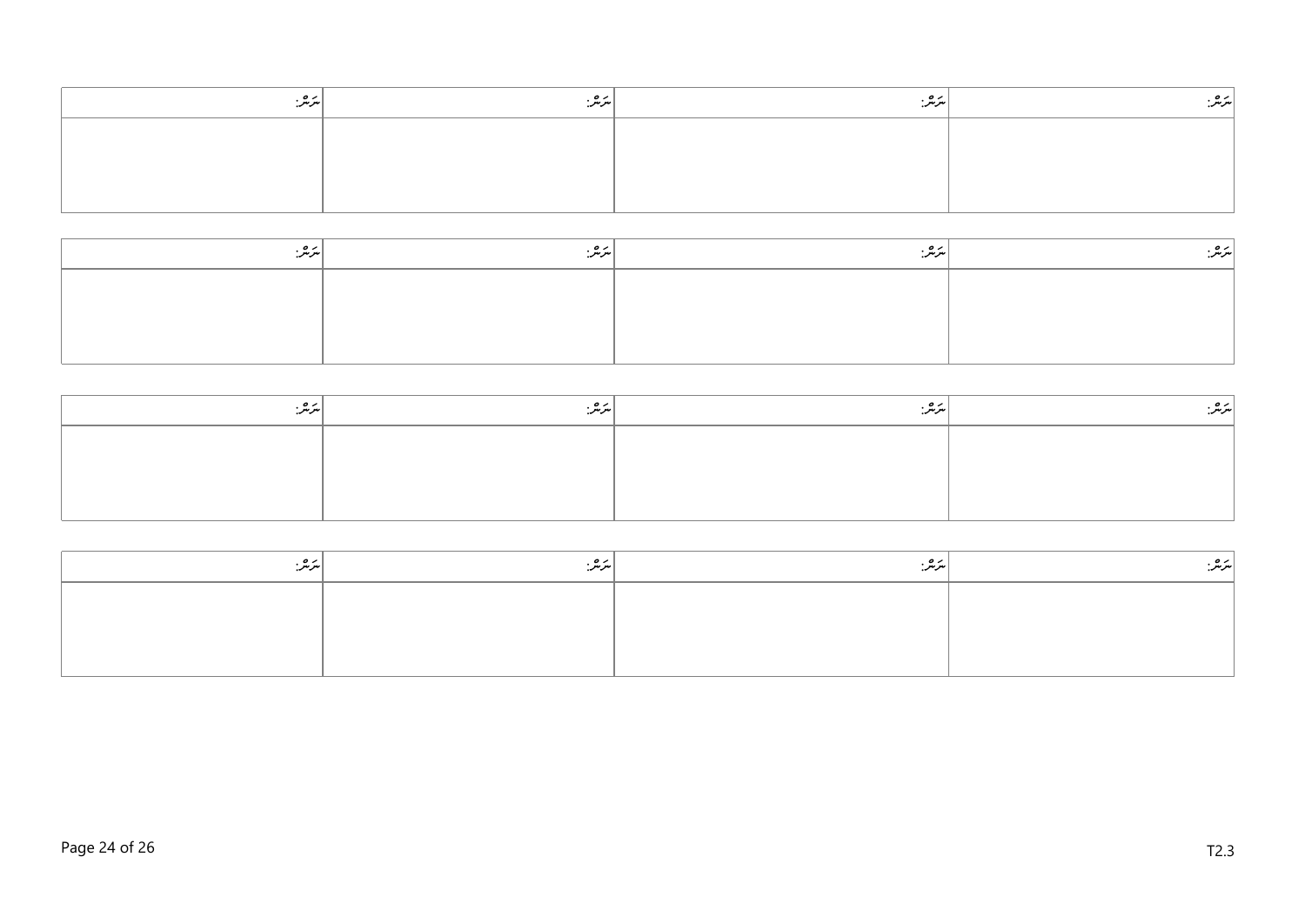| ير هو . | $\overline{\phantom{a}}$ | يرمر | اير هنه. |
|---------|--------------------------|------|----------|
|         |                          |      |          |
|         |                          |      |          |
|         |                          |      |          |

| ىر تىر: | $\circ$ $\sim$<br>" سرسر . | يبرحه | o . |
|---------|----------------------------|-------|-----|
|         |                            |       |     |
|         |                            |       |     |
|         |                            |       |     |

| انترنثر: | ر ه |  |
|----------|-----|--|
|          |     |  |
|          |     |  |
|          |     |  |

|  | . ه |
|--|-----|
|  |     |
|  |     |
|  |     |